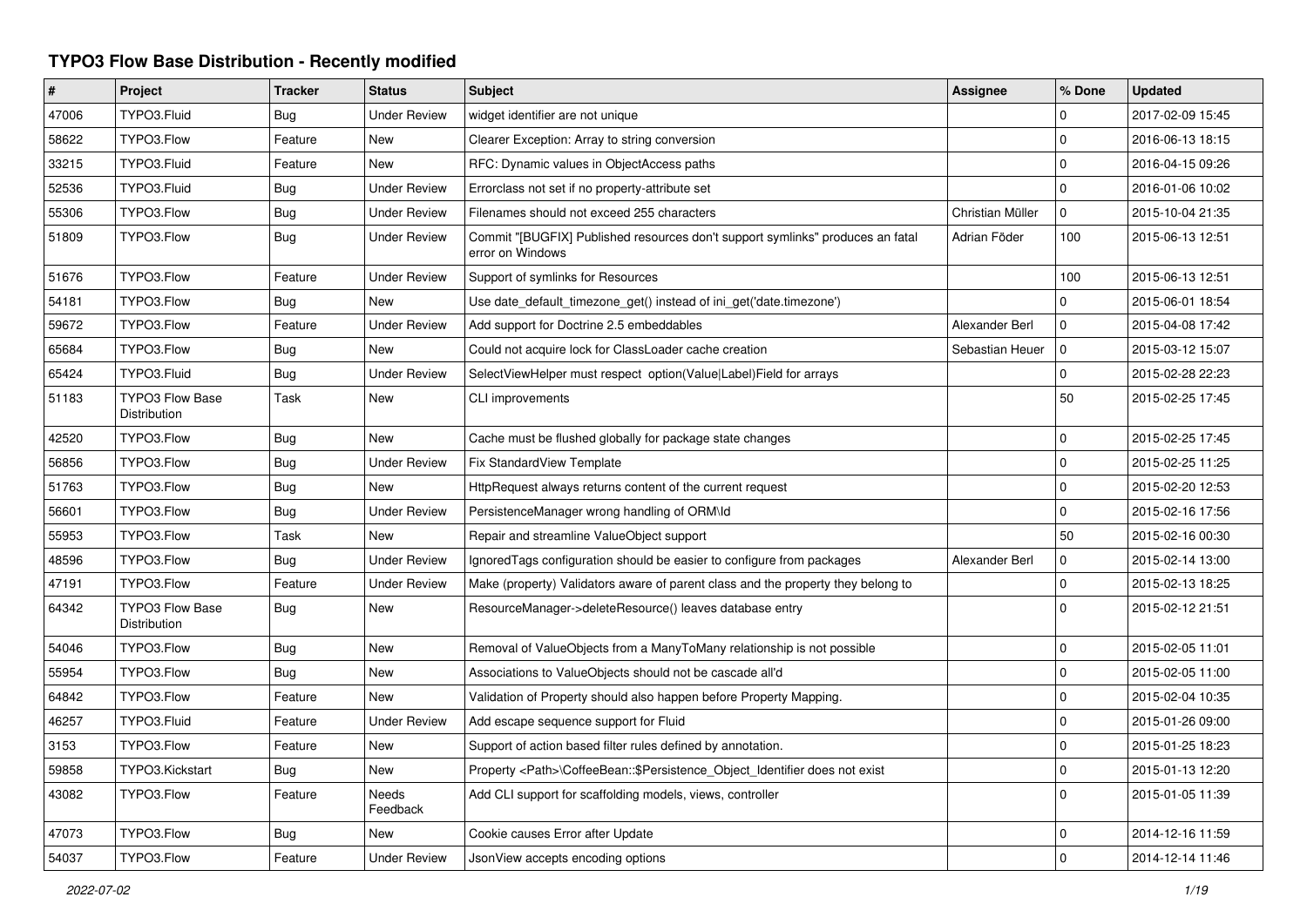| #     | Project                                | <b>Tracker</b> | <b>Status</b>            | Subject                                                                                                   | <b>Assignee</b>              | % Done      | <b>Updated</b>   |
|-------|----------------------------------------|----------------|--------------------------|-----------------------------------------------------------------------------------------------------------|------------------------------|-------------|------------------|
| 59366 | TYPO3.Flow                             | <b>Bug</b>     | <b>Under Review</b>      | fix* lifecycle callbacks should not be registered for unproxied entities                                  |                              | 0           | 2014-11-27 09:41 |
| 59442 | TYPO3.Flow                             | <b>Bug</b>     | <b>Under Review</b>      | Composite primary keys including foreign entity don't work                                                |                              | 0           | 2014-11-27 09:34 |
| 43424 | TYPO3.Kickstart                        | Feature        | <b>Under Review</b>      | Support subpackage when kickstarting model & repository                                                   | Karsten<br>Dambekalns        | $\Omega$    | 2014-11-20 22:35 |
| 38004 | TYPO3.Flow                             | Bug            | Accepted                 | Missing CheatSheet folder for Getting Started manual                                                      | Karsten<br>Dambekalns        | $\Omega$    | 2014-11-07 10:58 |
| 62740 | TYPO3.Flow                             | <b>Bug</b>     | New                      | Add check on literal in TypeHandlingUtility::isCollectionType                                             |                              | $\mathbf 0$ | 2014-11-06 20:06 |
| 37405 | TYPO3.Flow                             | Feature        | <b>Under Review</b>      | When changing a property wich is used in routing the Link-VH should direkt to the<br>new properties value |                              | $\Omega$    | 2014-11-02 18:25 |
| 62346 | TYPO3.Fluid                            | Feature        | <b>New</b>               | f:comment should have high precende                                                                       |                              | $\mathbf 0$ | 2014-10-20 11:33 |
| 62292 | TYPO3.Flow                             | Major Feature  | New                      | Support for entity translation                                                                            |                              | $\mathbf 0$ | 2014-10-17 03:18 |
| 62009 | TYPO3.Flow                             | Bug            | New                      | Rewrite URI Filename could be empty                                                                       |                              | $\mathbf 0$ | 2014-10-07 11:03 |
| 40418 | TYPO3.Flow                             | Feature        | Needs<br>Feedback        | Add an option to flow3:cache: flush thats keeps user sessions active                                      |                              | $\Omega$    | 2014-10-03 20:17 |
| 49011 | TYPO3.Flow                             | Bug            | <b>Under Review</b>      | Support executing TYPO3. Flow inside a PHAR                                                               |                              | $\mathbf 0$ | 2014-10-03 15:21 |
| 30933 | TYPO3.Flow                             | Feature        | Needs<br>Feedback        | Check for unique constraints on add()                                                                     | Karsten<br>Dambekalns        | $\Omega$    | 2014-10-01 12:36 |
| 46063 | TYPO3.Flow                             | Feature        | New                      | Implement username password provider with "remember me" persistent cookie                                 | Christopher<br><b>Hlubek</b> | $\Omega$    | 2014-09-23 00:26 |
| 44684 | <b>TYPO3 Flow Base</b><br>Distribution | <b>Bug</b>     | New                      | Authorization header redirect in .htaccess strips the Basic-prefix                                        |                              | $\Omega$    | 2014-09-16 23:41 |
| 55793 | TYPO3.Flow                             | Feature        | <b>Under Review</b>      | Add Support for groupBy                                                                                   | Kerstin<br>Huppenbauer       | $\Omega$    | 2014-09-02 09:38 |
| 50888 | TYPO3.Fluid                            | Bug            | <b>Under Review</b>      | WSOD by changing name of section and if Fluid caches are generated                                        |                              | $\mathbf 0$ | 2014-08-26 15:52 |
| 61043 | TYPO3.Flow                             | Task           | New                      | Rename ClassSchema to ModelSchema                                                                         |                              | $\mathbf 0$ | 2014-08-18 23:20 |
| 33394 | TYPO3.Fluid                            | Feature        | <b>Needs</b><br>Feedback | Logical expression parser for BooleanNode                                                                 | <b>Tobias Liebig</b>         | 90          | 2014-08-14 14:10 |
| 60856 | TYPO3.Fluid                            | <b>Bug</b>     | New                      | Target attribute not supported by the form viewhelper                                                     |                              | $\mathbf 0$ | 2014-08-08 13:14 |
| 52640 | TYPO3.Fluid                            | Feature        | <b>Under Review</b>      | Create an UnlessViewHelper as opposite to the IfViewHelper                                                | <b>Marc Neuhaus</b>          | 0           | 2014-08-01 09:02 |
| 44234 | TYPO3.Fluid                            | <b>Bug</b>     | <b>Under Review</b>      | selectViewHelper's sorting does not respect locale collation                                              |                              | $\Omega$    | 2014-07-31 17:15 |
| 60271 | TYPO3.Fluid                            | Feature        | New                      | Paginate viewhelper, should also support arrays                                                           |                              | 0           | 2014-07-11 13:19 |
| 60181 | TYPO3.Fluid                            | Feature        | New                      | Caching mechanism for Fluid Views/Templates                                                               |                              | $\mathbf 0$ | 2014-07-08 13:18 |
| 60095 | TYPO3.Flow                             | Feature        | <b>Under Review</b>      | LockManager's LockHoldingStackPage should be configurable                                                 |                              | $\mathbf 0$ | 2014-07-07 11:15 |
| 60003 | TYPO3.Fluid                            | Feature        | New                      | Add required-Attribute to f:form.password                                                                 |                              | $\mathbf 0$ | 2014-06-30 16:53 |
| 59878 | TYPO3.Flow                             | <b>Bug</b>     | New                      | TYPO3\Flow\Core\Booting\Exception\SubProcessException thrown in file Scripts.php                          |                              | 0           | 2014-06-25 15:29 |
| 58996 | TYPO3.Flow                             | Bug            | New                      | ResourceManager adding to persistence                                                                     |                              | $\mathsf 0$ | 2014-06-25 14:38 |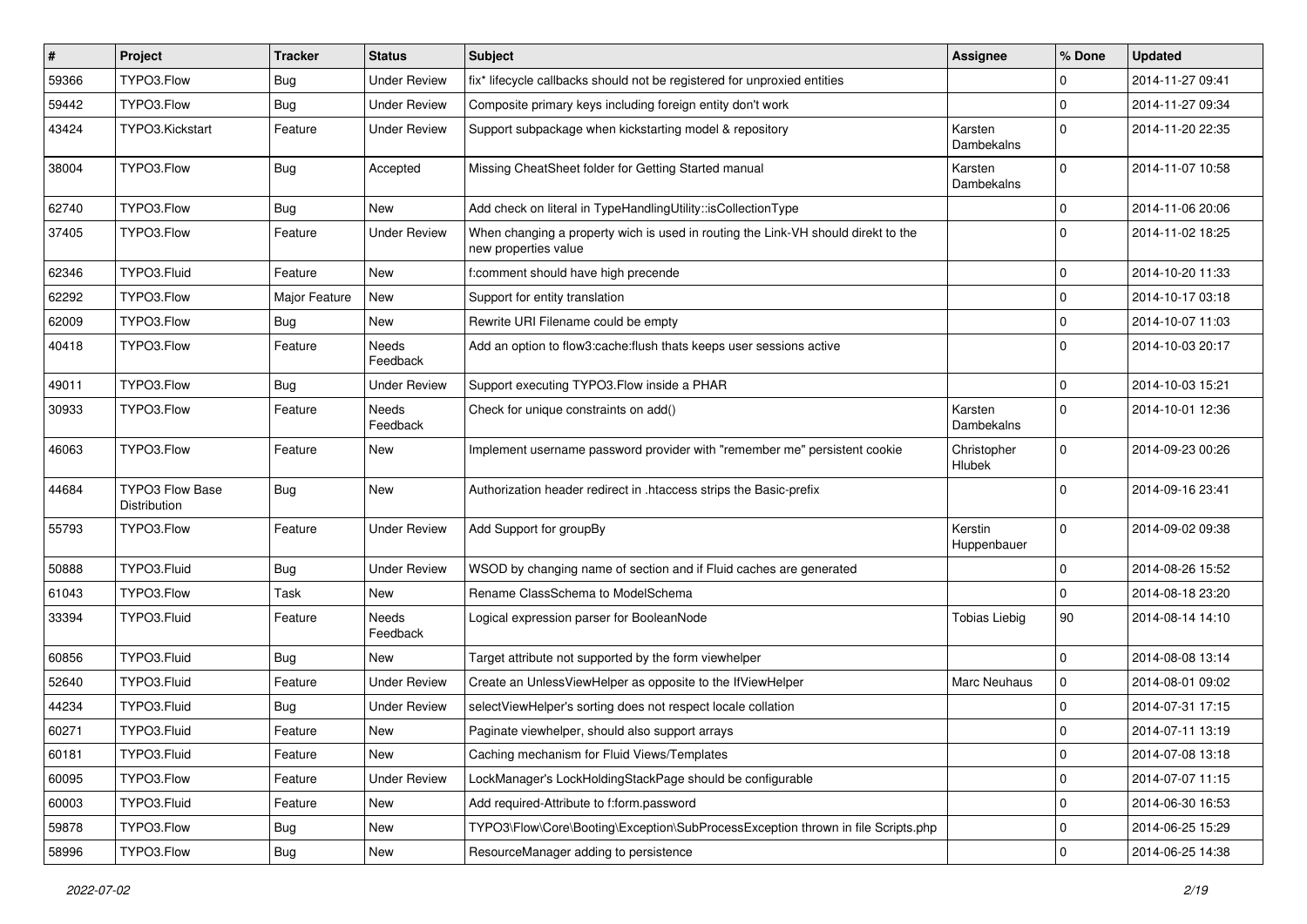| $\vert$ # | Project                                | <b>Tracker</b> | <b>Status</b>       | <b>Subject</b>                                                                                      | <b>Assignee</b>       | % Done         | <b>Updated</b>   |
|-----------|----------------------------------------|----------------|---------------------|-----------------------------------------------------------------------------------------------------|-----------------------|----------------|------------------|
| 59747     | TYPO3.Flow                             | Bug            | New                 | TYPO3\Flow\Error\Exception thrown in file ErrorHandler.php                                          |                       | $\Omega$       | 2014-06-20 21:28 |
| 8923      | TYPO3.Flow                             | Task           | <b>Under Review</b> | Provide a Nginx Server Configuration for FLOW3                                                      | Christian Müller      | 0 I            | 2014-06-19 16:34 |
| 59057     | TYPO3.Fluid                            | <b>Bug</b>     | <b>Under Review</b> | Hidden empty value fields shoud be disabled when related field is disabled                          | Bastian Waidelich   0 |                | 2014-06-18 17:23 |
| 53806     | TYPO3.Fluid                            | Bug            | <b>Under Review</b> | Paginate widget maximumNumberOfLinks rendering wrong number of links                                | Bastian Waidelich   0 |                | 2014-06-18 12:13 |
| 48532     | TYPO3.Flow                             | <b>Bug</b>     | <b>Under Review</b> | JsonView Configuration behaves differently for arrays and objects                                   | Alexander Berl        | 0              | 2014-06-11 15:53 |
| 59023     | TYPO3.Flow                             | <b>Bug</b>     | New                 | BooleanConverter should not convert empty values to boolean                                         |                       | $\Omega$       | 2014-06-10 14:04 |
| 59357     | TYPO3.Flow                             | <b>Bug</b>     | New                 | Using the PackageManager directly instead of the Interface results in unexpected<br>behavior        |                       | $\Omega$       | 2014-06-05 14:34 |
| 58862     | TYPO3.Fluid                            | <b>Bug</b>     | Needs<br>Feedback   | FormViewHelper doesn't accept NULL as value for \$arguments                                         | Bastian Waidelich   0 |                | 2014-06-04 12:49 |
| 59322     | TYPO3.Flow                             | <b>Bug</b>     | New                 | Mssing field exception should show missing migrations as well                                       |                       | $\mathbf 0$    | 2014-06-04 06:47 |
| 59244     | TYPO3.Flow                             | Feature        | New                 | Message or Container needs context                                                                  |                       | $\Omega$       | 2014-05-31 11:47 |
| 59140     | TYPO3.Flow                             | Bug            | New                 | TYPO3\Flow\Error\Exception thrown in file ErrorHandler.php                                          |                       | $\Omega$       | 2014-05-27 15:51 |
| 38980     | TYPO3.Flow                             | <b>Bug</b>     | New                 | ActionController: behavior of required arguments is not consistent                                  |                       | $\Omega$       | 2014-05-27 14:14 |
| 58494     | TYPO3.Flow                             | <b>Bug</b>     | Needs<br>Feedback   | Inifinite redirects if index.php presents in URI                                                    | Bastian Waidelich   0 |                | 2014-05-25 11:29 |
| 59084     | TYPO3.Flow                             | <b>Bug</b>     | New                 | if 403 Exception show reason                                                                        |                       | $\Omega$       | 2014-05-24 18:20 |
| 58193     | TYPO3.Flow                             | <b>Bug</b>     | <b>Under Review</b> | Forward-port changelogs to master branch                                                            | Karsten<br>Dambekalns | $\overline{0}$ | 2014-05-23 18:11 |
| 59049     | TYPO3.Flow                             | <b>Bug</b>     | New                 | TYPO3\Flow\Error\Exception thrown in file ErrorHandler.php                                          |                       | $\Omega$       | 2014-05-22 23:34 |
| 59019     | <b>TYPO3 Flow Base</b><br>Distribution | Suggestion     | New                 | Add marker for lazyloaded properties to \TYPO3\Flow\var_dump                                        |                       | $\Omega$       | 2014-05-22 10:15 |
| 58975     | TYPO3.Flow                             | <b>Bug</b>     | New                 | Fix command for Linux in Qucikstart documentation                                                   |                       | 100            | 2014-05-21 19:47 |
| 58983     | TYPO3.Fluid                            | Bug            | New                 | format.date does not respect linebreaks and throws exception                                        |                       | $\Omega$       | 2014-05-21 10:00 |
| 58976     | <b>TYPO3 Flow Base</b><br>Distribution | <b>Bug</b>     | New                 | debug backtrace                                                                                     |                       | $\Omega$       | 2014-05-21 01:07 |
| 53177     | TYPO3.Flow                             | Feature        | New                 | entity resource policy value support for `this`                                                     |                       | $\mathbf 0$    | 2014-05-20 09:22 |
| 58921     | TYPO3.Fluid                            | <b>Bug</b>     | New                 | f:form.* VHs crash if NOT inside f:form but followed by f:form                                      |                       | $\Omega$       | 2014-05-19 15:29 |
| 58927     | TYPO3.Flow                             | <b>Bug</b>     | New                 | Overlapping ressouce definitions in Policy.yaml resolved incorrectly                                |                       | $\Omega$       | 2014-05-19 15:19 |
| 58894     | TYPO3.Flow                             | Bug            | New                 | MySQL max key length exceeded during Neos setup                                                     |                       | l O            | 2014-05-17 22:37 |
| 58852     | TYPO3.Flow                             | <b>Bug</b>     | New                 | TYPO3\Flow\Security\Exception\AccessDeniedException should clarify which action<br>fails to execute |                       | 0 I            | 2014-05-16 09:36 |
| 44891     | TYPO3.Flow                             | Feature        | New                 | Routes should be able to enforce http/https protocol                                                |                       | $\mathbf 0$    | 2014-05-14 19:55 |
| 58744     | TYPO3.Flow                             | <b>Bug</b>     | New                 | Can not split configuration in settings.yaml                                                        |                       | $\Omega$       | 2014-05-14 12:06 |
| 58773     | TYPO3.Flow                             | <b>Bug</b>     | Accepted            | Improve NoMatchingRouteException                                                                    | Bastian Waidelich   0 |                | 2014-05-13 15:59 |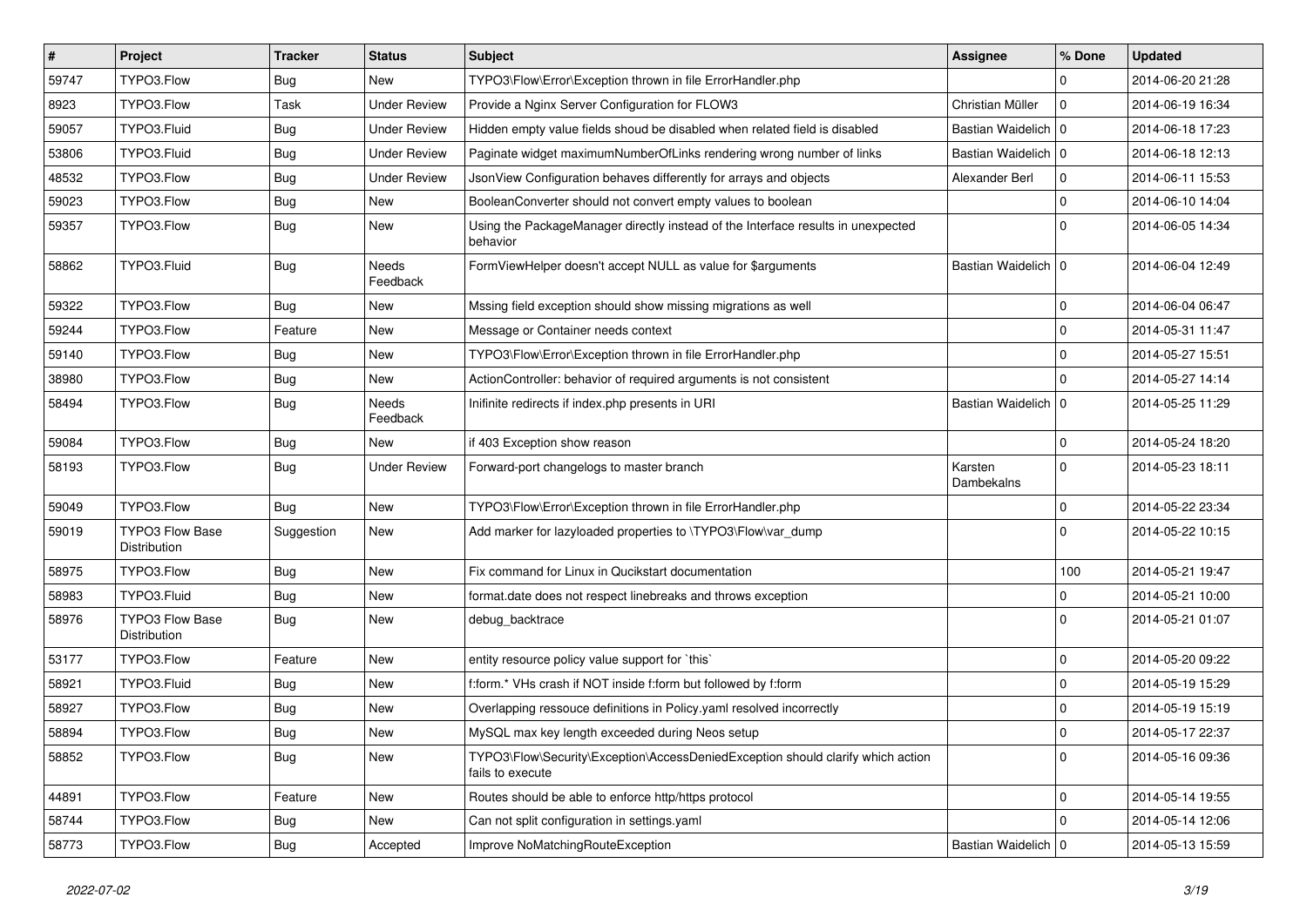| $\sharp$ | Project                         | <b>Tracker</b> | <b>Status</b>       | Subject                                                                                               | <b>Assignee</b>       | % Done      | <b>Updated</b>   |
|----------|---------------------------------|----------------|---------------------|-------------------------------------------------------------------------------------------------------|-----------------------|-------------|------------------|
| 58579    | TYPO3.Flow                      | Feature        | <b>New</b>          | Adding own environment constants to Flow                                                              |                       | 50          | 2014-05-06 22:14 |
| 58408    | TYPO3.Flow                      | Task           | New                 | Disable manualy persisting                                                                            |                       | 0           | 2014-05-02 10:58 |
| 57450    | TYPO3.Flow                      | Bug            | <b>New</b>          | International E-Mail addresses (umlauts, etc.) are not validated correctly                            |                       | $\mathbf 0$ | 2014-04-30 14:58 |
| 58184    | TYPO3.Flow                      | Major Feature  | New                 | HTTP request argument building for different use cases                                                |                       | 0           | 2014-04-25 11:30 |
| 58153    | TYPO3.Flow                      | Bug            | <b>New</b>          | Session - Scope, Property with interface annotation fails at wakeup                                   |                       | $\mathbf 0$ | 2014-04-24 12:46 |
| 33055    | TYPO3.Flow                      | Bug            | <b>New</b>          | AccessDeniedException instead of WebRedirect                                                          |                       | 0           | 2014-04-17 15:54 |
| 57972    | TYPO3.Flow                      | <b>Bug</b>     | <b>New</b>          | Missing @ManyToOne in example for resource                                                            |                       | 0           | 2014-04-16 06:32 |
| 55870    | TYPO3.Flow                      | Feature        | New                 | Enhance f:form.textfield or add a f:form.datefield VH with enhanced validation and<br>propertymapping | Christian Müller      | $\mathbf 0$ | 2014-04-15 12:32 |
| 33937    | TYPO3.Flow                      | Feature        | Accepted            | Convenience method to resolve public "resource://" paths                                              | Karsten<br>Dambekalns | $\mathbf 0$ | 2014-04-15 11:40 |
| 57885    | TYPO3.Fluid                     | <b>Bug</b>     | <b>New</b>          | Inputs are cleared from a second form if the first form produced a vallidation error                  |                       | $\mathbf 0$ | 2014-04-14 00:00 |
| 51239    | TYPO3.Fluid                     | <b>Bug</b>     | <b>Under Review</b> | AbstractViewHelper use incorrect method signature for "\$this->systemLogger->log()"                   | Adrian Föder          | 0           | 2014-04-11 11:17 |
| 57815    | TYPO3.Flow                      | <b>Bug</b>     | New                 | Invalid resources are saved in the persistent resources folder                                        |                       | $\mathbf 0$ | 2014-04-10 22:02 |
| 57796    | TYPO3.Flow                      | <b>Bug</b>     | <b>New</b>          | XLIFF Fails if $id ==$ nodedata                                                                       |                       | 0           | 2014-04-09 21:43 |
| 56573    | TYPO3.Flow                      | Bug            | New                 | Converting by Flow\Identity                                                                           |                       | $\mathbf 0$ | 2014-04-09 13:10 |
| 56602    | TYPO3.Flow                      | Major Feature  | New                 | Handling Of Multi Identity Entities                                                                   |                       | 0           | 2014-04-09 13:10 |
| 57763    | TYPO3.Flow                      | Feature        | <b>New</b>          | Allow controller / package / action as params in<br>\TYPO3\Fluid\ViewHelpers\Form\ButtonViewHelper    |                       | $\Omega$    | 2014-04-09 12:43 |
| 56556    | TYPO3.Flow                      | Feature        | New                 | support has Property and is Property                                                                  |                       | $\mathbf 0$ | 2014-04-08 00:34 |
| 3725     | TYPO3.Fluid                     | Feature        | New                 | <b>CSS Engine</b>                                                                                     | Christian Müller      | 0           | 2014-04-03 13:24 |
| 57374    | TYPO3.Flow                      | Bug            | <b>New</b>          | Persisted entities saved in session are not resolved                                                  |                       | $\mathbf 0$ | 2014-04-03 09:43 |
| 57541    | TYPO3.Flow                      | <b>Bug</b>     | <b>Under Review</b> | Content Security: operands work intrinsically differently in Rewrite and Manual check                 |                       | 0           | 2014-04-03 09:06 |
| 55199    | TYPO3.Flow                      | Feature        | <b>New</b>          | Avoid Buffering of Shell output                                                                       |                       | 0           | 2014-03-31 12:34 |
| 57437    | TYPO3.Flow                      | Bug            | New                 | Composer package replacement is not supported                                                         |                       | $\mathbf 0$ | 2014-03-30 23:12 |
| 40064    | TYPO3.Fluid                     | Bug            | <b>New</b>          | Multiselect is not getting persisted                                                                  |                       | 0           | 2014-03-27 22:12 |
| 51811    | TYPO3.Flow                      | Bug            | New                 | Improve session handle when the authenticated account is removed from persitance                      | Dominique Feyer   0   |             | 2014-03-27 12:21 |
| 56744    | TYPO3.Flow                      | Feature        | <b>New</b>          | stay logged in                                                                                        |                       | $\mathbf 0$ | 2014-03-27 12:17 |
| 49756    | TYPO3.Fluid                     | Feature        | <b>Under Review</b> | Select values by array key in checkbox viewhelper                                                     |                       | 0           | 2014-03-25 02:40 |
| 56544    | TYPO3.Flow                      | <b>Bug</b>     | New                 | FLOW Exception on tar package inclusion via composer                                                  |                       | $\mathbf 0$ | 2014-03-20 14:38 |
| 40802    | TYPO3.Flow                      | Bug            | Accepted            | Documentation mistake (authentication)                                                                | Karsten<br>Dambekalns | $\mathbf 0$ | 2014-03-20 14:13 |
| 56916    | TYPO3.Flow                      | Feature        | New                 | Support PATCH request method as of RFC5789                                                            |                       | 0           | 2014-03-14 16:50 |
| 56859    | TYPO3 Flow Base<br>Distribution | <b>Bug</b>     | New                 | PHP Warning: TYPO3 Flow Error Exception.php not present in Data/Temporary                             |                       | 0           | 2014-03-13 10:30 |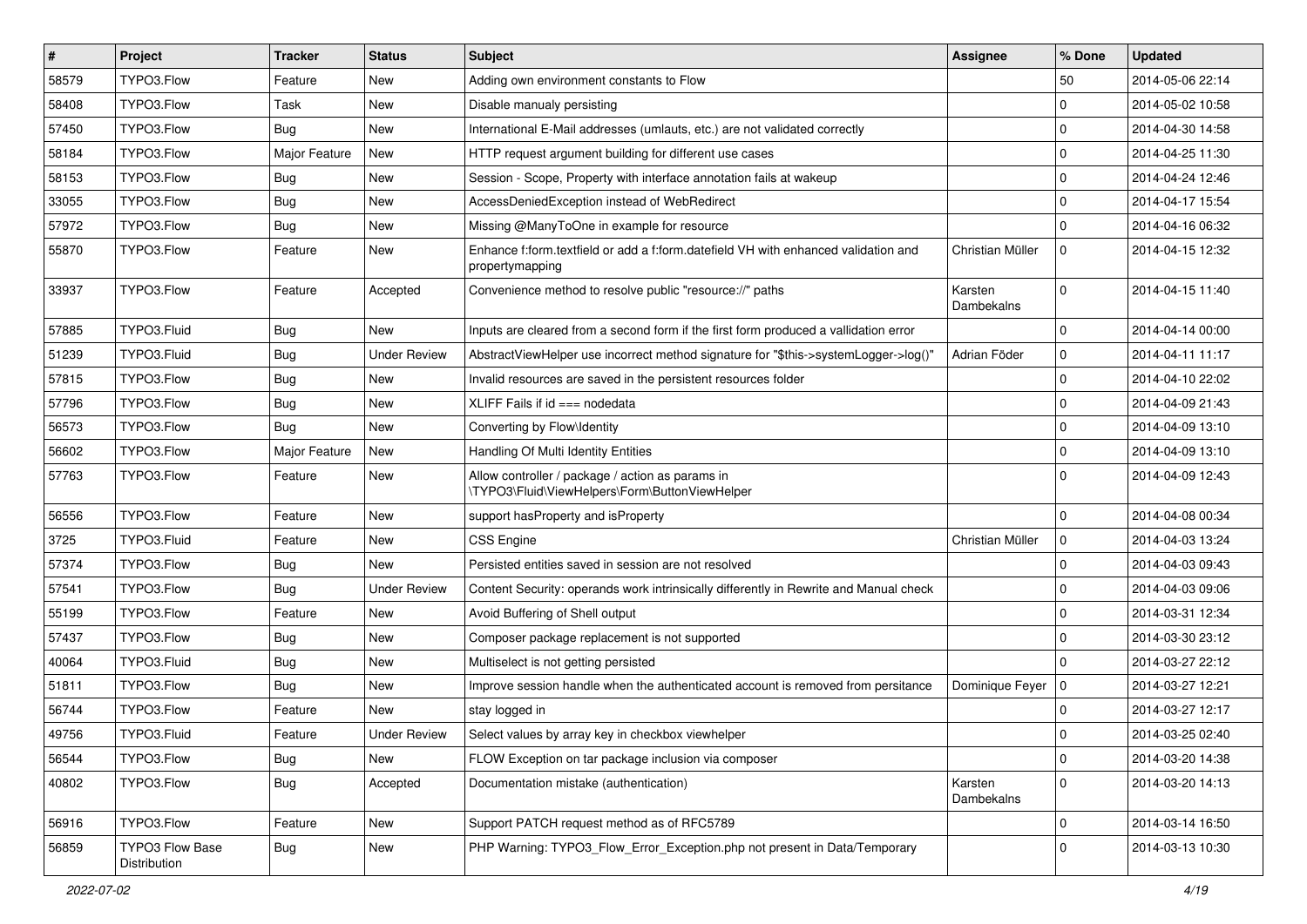| $\pmb{\#}$ | <b>Project</b>                  | <b>Tracker</b> | <b>Status</b>            | Subject                                                                                                              | <b>Assignee</b>       | % Done      | <b>Updated</b>   |
|------------|---------------------------------|----------------|--------------------------|----------------------------------------------------------------------------------------------------------------------|-----------------------|-------------|------------------|
| 1907       | TYPO3.Fluid                     | Feature        | <b>New</b>               | Default values for view helpers based on context                                                                     |                       | $\Omega$    | 2014-03-10 17:53 |
| 56639      | TYPO3.Flow                      | Feature        | <b>New</b>               | Implement "getPrivateStorageUriByResource()" for recieving (image-) file URIs                                        | Robert Lemke          | $\mathbf 0$ | 2014-03-07 10:06 |
| 45405      | TYPO3.Flow                      | <b>Bug</b>     | Accepted                 | Uncaught Exception in DynamicRoutePart                                                                               | Bastian Waidelich 0   |             | 2014-03-05 11:19 |
| 56555      | TYPO3.Kickstart                 | Bug            | New                      | Kickstart creates wrong labels in New.html                                                                           |                       | $\mathbf 0$ | 2014-03-04 21:33 |
| 56486      | TYPO3.Flow                      | Feature        | <b>New</b>               | Optimize the ObjectManager for performance                                                                           |                       | $\mathbf 0$ | 2014-03-04 17:33 |
| 3305       | TYPO3.Flow                      | Feature        | Accepted                 | Unmodified objects retrieved from a repository should not be validated in the controller                             | Robert Lemke          | $\mathbf 0$ | 2014-03-04 14:51 |
| 56036      | TYPO3.Flow                      | Feature        | New                      | Optimize autoloading                                                                                                 |                       | $\mathbf 0$ | 2014-03-03 11:15 |
| 55957      | TYPO3.Flow                      | Task           | New                      | RFC: Optimize AOP proxies                                                                                            |                       | $\mathbf 0$ | 2014-02-28 14:44 |
| 31500      | TYPO3.Flow                      | <b>Bug</b>     | <b>Under Review</b>      | Argument validation for CLI requests is not done                                                                     | Karsten<br>Dambekalns | $\Omega$    | 2014-02-24 14:00 |
| 56237      | TYPO3.Fluid                     | Task           | <b>New</b>               | in-line (Condition) View Helpers should not evaluate on parsing                                                      |                       | $\mathbf 0$ | 2014-02-24 13:47 |
| 33258      | TYPO3.Flow                      | Major Feature  | Accepted                 | Implement support for Assetic                                                                                        |                       | $\mathbf 0$ | 2014-02-24 08:05 |
| 50901      | TYPO3.Flow                      | Feature        | <b>New</b>               | @IgnoreValidation also for class fields                                                                              |                       | $\mathbf 0$ | 2014-02-21 10:01 |
| 56107      | TYPO3.Flow                      | <b>Bug</b>     | New                      | Property mapping configuration only supports one wildcard at a time                                                  |                       | $\Omega$    | 2014-02-19 10:33 |
| 34134      | TYPO3.Flow                      | <b>Bug</b>     | Needs<br>Feedback        | PropertyMapper throws unnecessary exception                                                                          | Christian Müller      | $\mathbf 0$ | 2014-02-19 10:14 |
| 56074      | TYPO3 Flow Base<br>Distribution | <b>Bug</b>     | <b>New</b>               | Parse errors cause meaningless Flow exception messages.                                                              | Adrian Föder          | $\mathbf 0$ | 2014-02-18 14:14 |
| 45917      | TYPO3.Flow                      | <b>Bug</b>     | New                      | RoutePartHandler transliteration must be improved                                                                    |                       | $\mathbf 0$ | 2014-02-17 09:13 |
| 54195      | TYPO3.Fluid                     | Task           | <b>New</b>               | Rename and move FormViewHelper's errorClass value, currently 'f3-form-error'                                         | Adrian Föder          | $\mathbf 0$ | 2014-02-15 12:19 |
| 47236      | TYPO3.Flow                      | <b>Bug</b>     | <b>Needs</b><br>Feedback | Error at offset 6279 of 6338                                                                                         |                       | $\Omega$    | 2014-02-14 09:35 |
| 55958      | TYPO3.Flow                      | Task           | <b>New</b>               | RFC: Use PHP 5.4 closure features for direct ObjectAccess                                                            |                       | $\mathbf 0$ | 2014-02-13 14:30 |
| 55937      | TYPO3.Flow                      | <b>Bug</b>     | New                      | FlashMessage queue is lost                                                                                           |                       | $\mathbf 0$ | 2014-02-12 17:03 |
| 54744      | TYPO3.Flow                      | <b>Bug</b>     | <b>New</b>               | System.log contains many NOTICE Flow The argument "workspace" declared in<br>pointcut does not exist in method TYPO3 |                       | $\Omega$    | 2014-02-12 09:07 |
| 55831      | TYPO3.Flow                      | Feature        | <b>New</b>               | Different scenarios for session settings                                                                             |                       | $\mathbf 0$ | 2014-02-10 11:21 |
| 55719      | TYPO3.Flow                      | Feature        | <b>New</b>               | Support additional Resource Folders                                                                                  |                       | $\mathbf 0$ | 2014-02-06 11:38 |
| 54381      | TYPO3.Flow                      | <b>Bug</b>     | <b>New</b>               | TYPO3\Flow\Core\Booting\Exception\SubProcessException thrown in file Scripts.php                                     |                       | $\mathbf 0$ | 2014-02-06 11:14 |
| 51489      | TYPO3.Flow                      | Bug            | New                      | Doctrine\Common\Annotations\AnnotationException thrown in file<br>AnnotationException.php                            |                       | 0           | 2014-02-06 10:20 |
| 54446      | TYPO3.Flow                      | <b>Bug</b>     | New                      | Cache filebackend 'include_once'                                                                                     |                       | 0           | 2014-01-29 15:22 |
| 55008      | TYPO3.Fluid                     | <b>Bug</b>     | <b>Under Review</b>      | Interceptors should be used in Partials                                                                              | Christian Müller      | $\mathbf 0$ | 2014-01-15 08:44 |
| 54451      | TYPO3.Flow                      | Bug            | New                      | No functionality at Apache environments with suexec                                                                  |                       | 0           | 2014-01-01 18:22 |
| 53620      | TYPO3.Flow                      | Bug            | New                      | Move Classes/TYPO3/Flow/Composer to own Package                                                                      |                       | 0           | 2014-01-01 16:02 |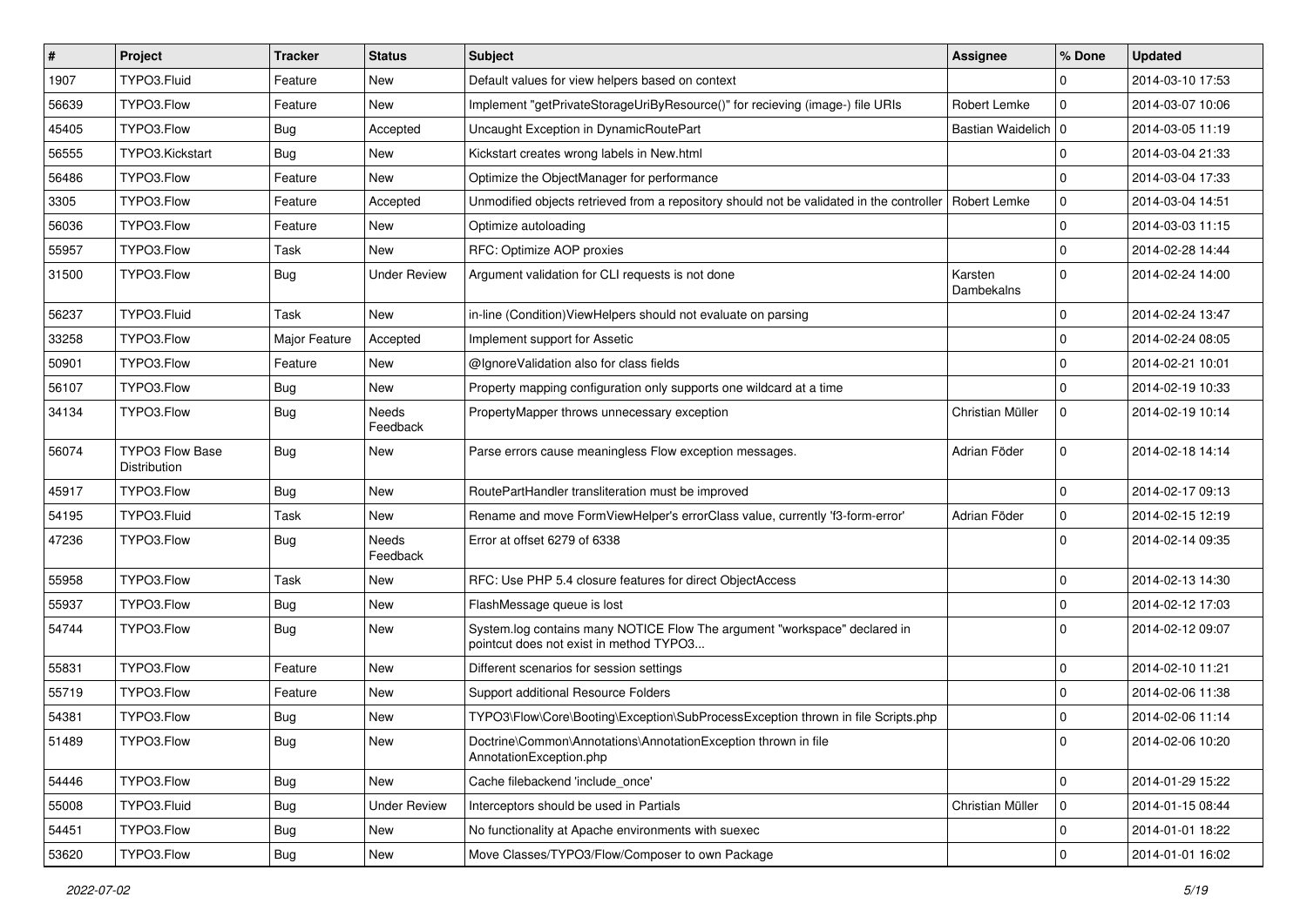| $\vert$ # | Project                                       | <b>Tracker</b> | <b>Status</b>       | <b>Subject</b>                                                                                         | <b>Assignee</b>        | % Done      | <b>Updated</b>   |
|-----------|-----------------------------------------------|----------------|---------------------|--------------------------------------------------------------------------------------------------------|------------------------|-------------|------------------|
| 53851     | TYPO3.Flow                                    | <b>Bug</b>     | <b>New</b>          | TYPO3\Flow\Core\Booting\Exception\SubProcessException thrown in file Scripts.php                       |                        | $\Omega$    | 2014-01-01 00:00 |
| 54458     | TYPO3.Flow                                    | Bug            | <b>New</b>          | Missing Version Number in packages                                                                     |                        | $\Omega$    | 2013-12-28 18:13 |
| 49025     | TYPO3.Flow                                    | Task           | <b>Under Review</b> | Dynamic locale detection / determination                                                               | Adrian Föder           | $\mathbf 0$ | 2013-12-28 10:48 |
| 54593     | <b>TYPO3 Flow Base</b><br>Distribution        | Bug            | New                 | ini get return value has changed for $PHP \ge 5.3.0 \ge$ changed check-implementation<br>needed!       |                        | $\Omega$    | 2013-12-25 02:48 |
| 44123     | TYPO3.Flow                                    | Feature        | <b>New</b>          | Make the "Flow requires the PHP setting "date.timezone"" error more beautiful                          |                        | $\Omega$    | 2013-12-25 01:55 |
| 54589     | TYPO3.Flow                                    | Bug            | <b>New</b>          | Role parent is not removed from roles MM table                                                         |                        | $\mathbf 0$ | 2013-12-24 15:32 |
| 54549     | TYPO3.Flow                                    | Bug            | <b>New</b>          | PackageManager::createPackage is incompatible to PackageManagerInterface                               |                        | $\Omega$    | 2013-12-21 14:42 |
| 53971     | TYPO3.Kickstart                               | Feature        | <b>New</b>          | Login functionality                                                                                    |                        | $\mathbf 0$ | 2013-12-16 10:39 |
| 43346     | TYPO3.Fluid                                   | Feature        | <b>Under Review</b> | Allow property mapping configuration via template                                                      | Karsten<br>Dambekalns  | $\Omega$    | 2013-12-16 10:14 |
| 54403     | <b>TYPO3 Flow Base</b><br>Distribution        | <b>Bug</b>     | <b>New</b>          | Resources remade when parent record updated                                                            |                        | $\Omega$    | 2013-12-13 22:39 |
| 54373     | TYPO3 Flow Base<br>Distribution               | Task           | New                 | Rename Arrays::removeEmptyElementsRecursively to<br>removeNullElementsRecursively                      |                        | $\Omega$    | 2013-12-13 09:35 |
| 51120     | TYPO3.Flow                                    | <b>Bug</b>     | New                 | \TYPO3\Flow\Core\Booting::buildSubprocessCommand - wrong command if passed<br>more than one parameters |                        | $\Omega$    | 2013-12-11 16:33 |
| 45413     | <b>TYPO3 Flow Base</b><br>Distribution        | <b>Bug</b>     | <b>Under Review</b> | Overriding boolean properties using Objects yaml is broken                                             |                        | 100         | 2013-12-10 13:26 |
| 9968      | TYPO3.Flow                                    | Feature        | <b>New</b>          | Promote security publishing configuration automatically when persisting models                         | Andreas Förthner       | ۱٥          | 2013-12-09 22:03 |
| 54284     | TYPO3.Fluid                                   | Bug            | New                 | Default Option for Switch/Case VH                                                                      |                        | $\mathbf 0$ | 2013-12-08 14:28 |
| 27045     | TYPO3.Flow                                    | Bug            | New                 | Introduced properties are not available in the reflection service during a compile run                 |                        | $\mathbf 0$ | 2013-12-07 11:14 |
| 51188     | TYPO3.Flow                                    | Bug            | <b>New</b>          | Doctrine does not respect AOP-injected properties                                                      |                        | $\Omega$    | 2013-12-07 11:13 |
| 49600     | TYPO3.Fluid                                   | Bug            | New                 | f:form tag shown as a HTML on frontend                                                                 |                        | $\mathbf 0$ | 2013-12-04 13:04 |
| 35388     | TYPO3.Flow                                    | Feature        | <b>New</b>          | Use the current package as default for translations within controllers                                 |                        | $\Omega$    | 2013-12-03 23:12 |
| 54146     | TYPO3.Flow                                    | Bug            | <b>New</b>          | Different sorting of arguments in ACL Patterns doesnt work                                             | Christian Müller       | $\mathbf 0$ | 2013-12-02 19:23 |
| 53961     | <b>TYPO3 Flow Base</b><br><b>Distribution</b> | <b>Bug</b>     | <b>New</b>          | Composer installer scripts create a .Packages folder                                                   |                        | $\Omega$    | 2013-11-28 13:06 |
| 53180     | <b>TYPO3 Flow Base</b><br>Distribution        | <b>Bug</b>     | <b>New</b>          | InjectSettings doesnt work on inheritance (Level 2)                                                    |                        | $\Omega$    | 2013-11-26 21:46 |
| 37292     | TYPO3.Flow                                    | <b>Bug</b>     | <b>Under Review</b> | PropertyMappingConfiguration::mapUnknownProperties is not passed down to<br>Subconfiguration           | Sebastian<br>Kurfuerst | $\Omega$    | 2013-11-26 20:21 |
| 43621     | TYPO3.Flow                                    | <b>Bug</b>     | <b>Under Review</b> | Composer installer overwrites Settings.yaml.example                                                    | Karsten<br>Dambekalns  | $\Omega$    | 2013-11-26 19:12 |
| 44314     | TYPO3.Flow                                    | Task           | Accepted            | slightly file permissions for /Configuration/* and /Data/Persistent/EncryptionKey                      | Karsten<br>Dambekalns  | $\Omega$    | 2013-11-25 14:21 |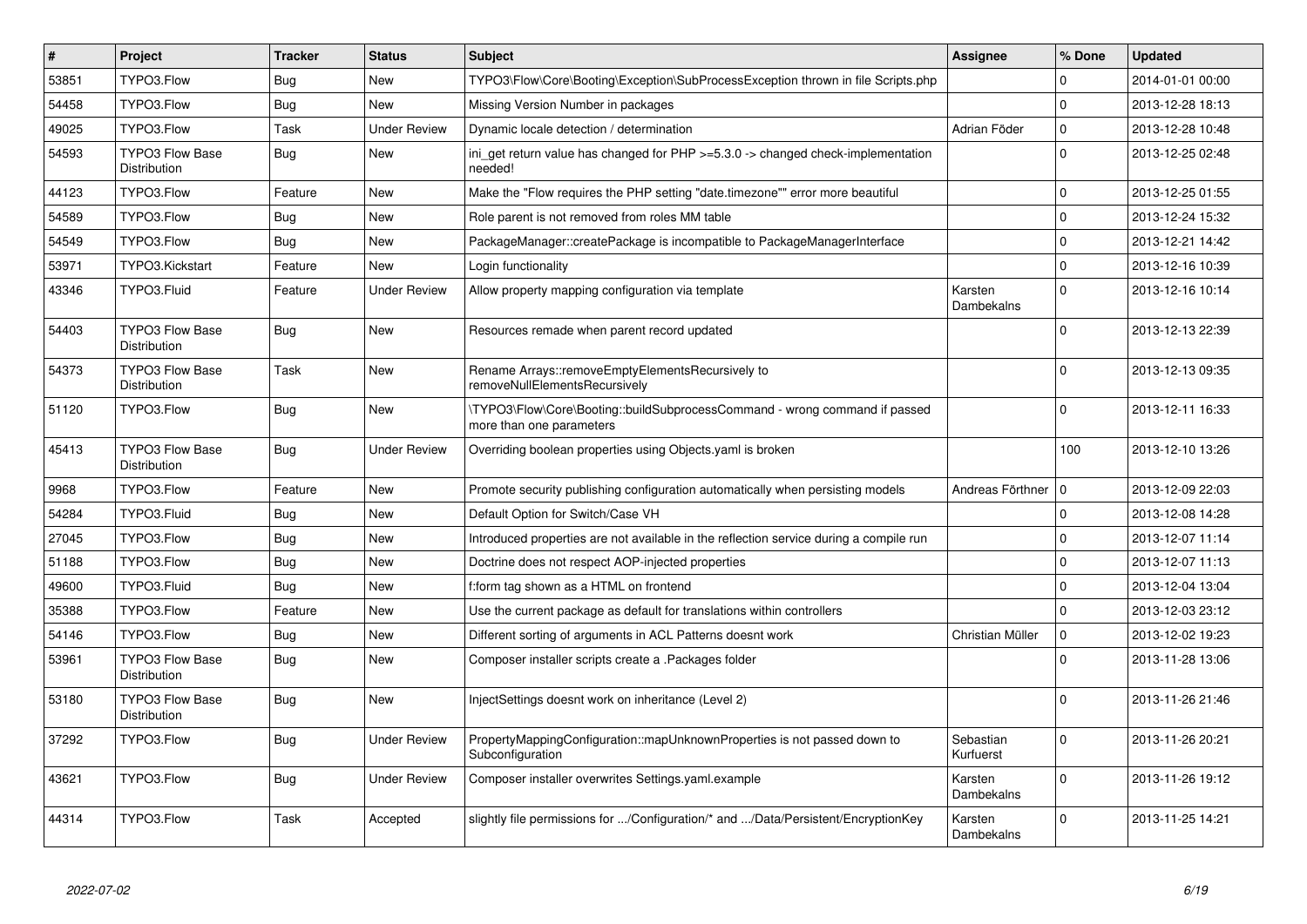| $\sharp$ | Project                                | <b>Tracker</b> | <b>Status</b>       | <b>Subject</b>                                                                                       | <b>Assignee</b>       | % Done      | <b>Updated</b>   |
|----------|----------------------------------------|----------------|---------------------|------------------------------------------------------------------------------------------------------|-----------------------|-------------|------------------|
| 5636     | TYPO3.Fluid                            | Task           | <b>Under Review</b> | Form_RadioViewHelper and CheckBoxViewHelper miss check for existing object<br>before it is accessed. |                       | $\Omega$    | 2013-11-22 17:14 |
| 36715    | TYPO3.Flow                             | Feature        | Accepted            | Make simultaneous use of multiple persistence backends possible                                      | Karsten<br>Dambekalns | $\Omega$    | 2013-11-20 21:17 |
| 34682    | TYPO3.Fluid                            | Bug            | <b>Under Review</b> | Radio Button missing checked on validation error                                                     |                       | 0           | 2013-11-20 20:58 |
| 53790    | <b>TYPO3 Flow Base</b><br>Distribution | Bug            | New                 | Translation handling in Flashmessages is inconsistent to Validation errors                           |                       | $\Omega$    | 2013-11-20 10:46 |
| 50255    | TYPO3 Flow Base<br>Distribution        | Bug            | <b>New</b>          | Different collations runnig migrate/update                                                           |                       | $\Omega$    | 2013-11-16 23:05 |
| 3728     | TYPO3.Flow                             | Feature        | <b>New</b>          | Support arrays of objects as controller arguments                                                    |                       | $\mathbf 0$ | 2013-11-16 17:34 |
| 53533    | TYPO3.Flow                             | <b>Bug</b>     | New                 | Class reflection assumes reverse PSR-0, can lead to fail in autoloader                               |                       | 0           | 2013-11-11 21:05 |
| 33587    | TYPO3.Flow                             | Feature        | New                 | Automatically remove unused Resources                                                                |                       | $\mathbf 0$ | 2013-11-11 18:21 |
| 7608     | TYPO3.Fluid                            | Feature        | New                 | Configurable shorthand/object accessor delimiters                                                    |                       | $\Omega$    | 2013-11-07 14:08 |
| 53350    | TYPO3.Flow                             | <b>Bug</b>     | Accepted            | Trying to create a Link in an Template in CLI Context should provide a helpful<br>exception          | Bastian Waidelich   0 |             | 2013-11-05 15:00 |
| 53262    | TYPO3.Flow                             | Bug            | <b>New</b>          | FileBakend have some race condition                                                                  | Dominique Feyer       | 10          | 2013-11-01 10:48 |
| 2817     | TYPO3.Flow                             | Feature        | Needs<br>Feedback   | Provide safeguard for preventing multiple submits of a form                                          |                       | $\Omega$    | 2013-10-31 13:38 |
| 53224    | TYPO3.Flow                             | Bug            | New                 | Constructor in subclass breaks call chain leading to missing identifier / uuid                       |                       | 0           | 2013-10-30 12:06 |
| 53189    | TYPO3.Flow                             | <b>Bug</b>     | New                 | Blog tutorial no longer works                                                                        | <b>Philipp Maier</b>  | $\mathbf 0$ | 2013-10-29 09:50 |
| 51459    | TYPO3.Flow                             | Feature        | <b>New</b>          | Allow catching of particular exceptions on property mapping                                          |                       | 0           | 2013-10-22 13:44 |
| 52945    | TYPO3.Flow                             | <b>Bug</b>     | New                 | Excluded classes should only be excluded from reflection but still autoloaded                        |                       | $\mathbf 0$ | 2013-10-19 12:52 |
| 52938    | <b>TYPO3 Flow Base</b><br>Distribution | Bug            | New                 | Resource stream wrapper doesn't work with foreign package                                            |                       | $\Omega$    | 2013-10-18 10:31 |
| 52909    | TYPO3.Flow                             | Bug            | New                 | Class Loader fallback to non-proxy hides fatal errors                                                |                       | $\mathbf 0$ | 2013-10-17 11:24 |
| 52014    | TYPO3.Flow                             | <b>Bug</b>     | <b>New</b>          | Migration makes fields NOT NULL even though not true                                                 |                       | $\Omega$    | 2013-10-15 18:27 |
| 50395    | TYPO3.Flow                             | <b>Bug</b>     | Accepted            | Route cache caches routes for non dispatchable requests                                              | Bastian Waidelich   0 |             | 2013-10-14 12:00 |
| 52590    | TYPO3.Flow                             | Feature        | New                 | Provide a way to get the Doctrine QueryBuilder                                                       |                       | $\mathbf 0$ | 2013-10-11 10:39 |
| 52591    | TYPO3.Fluid                            | Bug            | <b>New</b>          | The Pagination Widget broken for joined objects                                                      |                       | 0           | 2013-10-07 21:59 |
| 52280    | TYPO3.Flow                             | Task           | <b>Under Review</b> | Throw Exception if there is an array in PSR-0 autoload                                               |                       | $\mathbf 0$ | 2013-10-05 11:30 |
| 52526    | TYPO3 Flow Base<br>Distribution        | <b>Bug</b>     | New                 | Unfinished programming of DateTime converter                                                         |                       | 0           | 2013-10-04 10:36 |
| 50115    | TYPO3.Flow                             | Feature        | <b>Under Review</b> | During the policy loading, we need to take care if class exist                                       | Dominique Feyer   0   |             | 2013-10-04 10:23 |
| 52509    | <b>TYPO3 Flow Base</b><br>Distribution | <b>Bug</b>     | New                 | Child-Object's Identifier get's lost on Form-Submission with Validation Error                        |                       | $\mathbf 0$ | 2013-10-03 16:18 |
| 29972    | TYPO3.Flow                             | Feature        | <b>Under Review</b> | Configurable Redirects                                                                               | Tim Kandel            | $\pmb{0}$   | 2013-10-02 15:43 |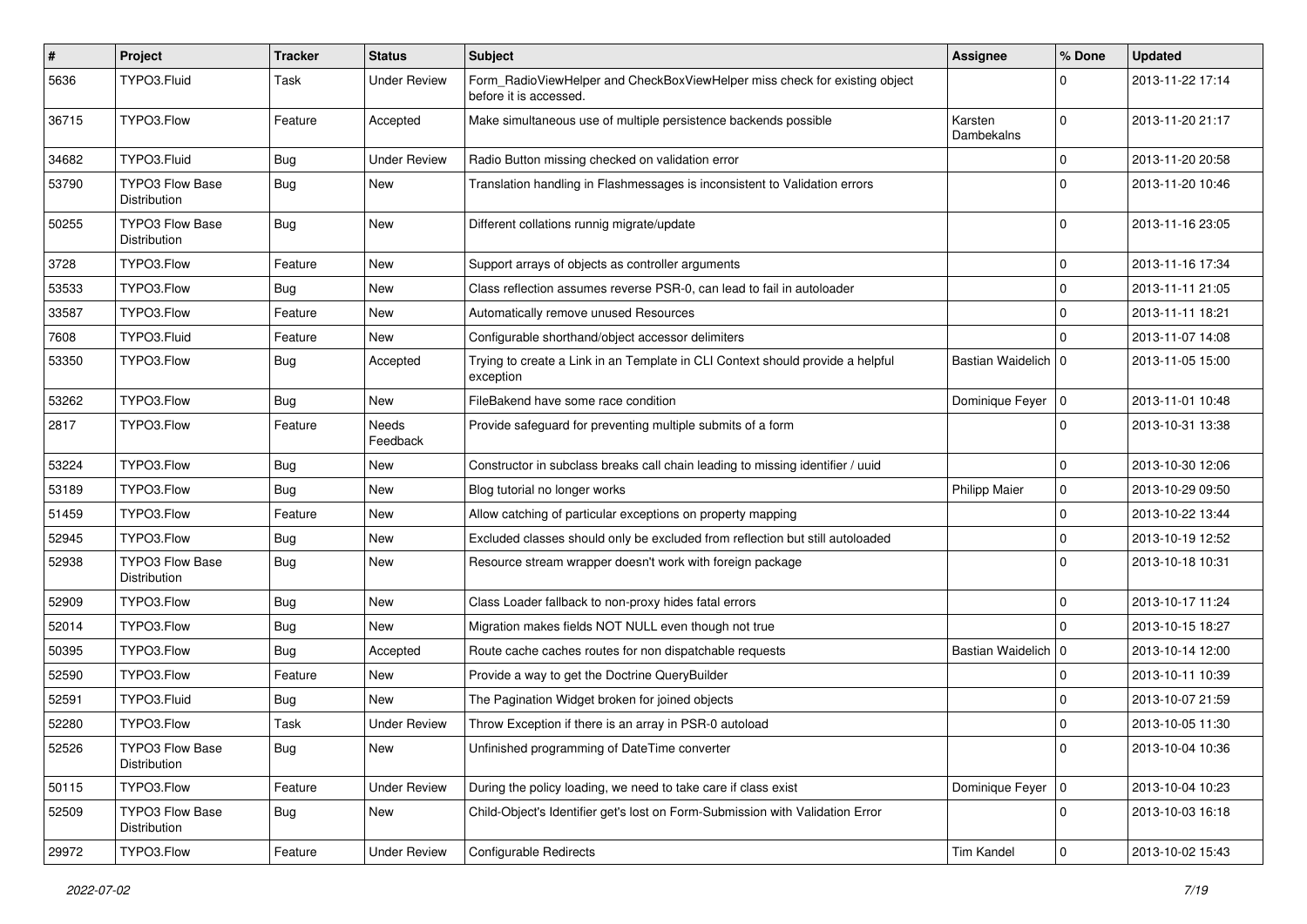| #     | Project     | <b>Tracker</b> | <b>Status</b>            | <b>Subject</b>                                                                                        | Assignee                    | % Done      | <b>Updated</b>   |
|-------|-------------|----------------|--------------------------|-------------------------------------------------------------------------------------------------------|-----------------------------|-------------|------------------|
| 40081 | TYPO3.Fluid | Feature        | <b>New</b>               | Allow assigned variables as keys in arrays                                                            |                             | $\Omega$    | 2013-10-02 09:38 |
| 52430 | TYPO3.Flow  | <b>Bug</b>     | New                      | Cannot convert from UUID to auto-increment ID                                                         |                             | $\Omega$    | 2013-10-01 15:48 |
| 52419 | TYPO3.Fluid | Bug            | New                      | Wrong PHPDocs notation for default value inline f:translate viewhelper                                |                             | $\Omega$    | 2013-10-01 09:10 |
| 35030 | TYPO3.Flow  | Feature        | <b>Under Review</b>      | Dynamic locale detection                                                                              | Karsten<br>Dambekalns       | $\Omega$    | 2013-09-26 18:08 |
| 52185 | TYPO3.Flow  | <b>Bug</b>     | New                      | PositionalArraySorter should detect recursive dependencies                                            |                             | 0           | 2013-09-23 13:02 |
| 27561 | TYPO3.Flow  | Task           | Accepted                 | Complete documentation                                                                                |                             | 84          | 2013-09-23 12:56 |
| 46823 | TYPO3.Flow  | Task           | Accepted                 | Detect APC and APCu correctly                                                                         |                             | $\Omega$    | 2013-09-18 09:28 |
| 51704 | TYPO3.Flow  | Bug            | New                      | TYPO3\Flow\Error\Exception thrown in file ErrorHandler.php                                            |                             | $\mathbf 0$ | 2013-09-17 08:42 |
| 52005 | TYPO3.Flow  | <b>Bug</b>     | New                      | TYPO3\Flow\Error\Exception thrown in file ErrorHandler.php                                            |                             | $\mathbf 0$ | 2013-09-14 14:22 |
| 51972 | TYPO3.Flow  | Bug            | New                      | Joins for every deep property constraint make cartesian selection                                     | Adrian Föder                | $\mathbf 0$ | 2013-09-13 10:04 |
| 51847 | TYPO3.Flow  | <b>Bug</b>     | New                      | Overiding controller actions with other required parameter sets results in fatal error.               |                             | $\Omega$    | 2013-09-09 10:54 |
| 49423 | TYPO3.Flow  | Bug            | New                      | Role name and packageKey are not accessible                                                           |                             | $\mathbf 0$ | 2013-09-05 10:26 |
| 51530 | TYPO3.Flow  | Task           | New                      | Improve speed of Files::readDirectoryRecursively using RecursiveDirectoryIterator?                    |                             | $\mathbf 0$ | 2013-08-29 19:49 |
| 47456 | TYPO3.Flow  | Feature        | New                      | ManyToOne and OneToOne Relations of Objects passed as Action Argument are<br>loaded automatically     |                             | $\Omega$    | 2013-08-28 15:11 |
| 51312 | TYPO3.Flow  | <b>Bug</b>     | New                      | Default php error handler generates warning (when loading<br>TYPO3\Flow\Error\Exception class)        |                             | $\Omega$    | 2013-08-24 16:07 |
| 51286 | TYPO3.Flow  | Task           | New                      | Custom error views should introduce a controller context somehow                                      |                             | $\mathbf 0$ | 2013-08-23 11:24 |
| 51277 | TYPO3.Fluid | Feature        | <b>New</b>               | ViewHelper context should be aware of actual file occurrence                                          |                             | $\mathbf 0$ | 2013-08-23 08:43 |
| 33069 | TYPO3.Flow  | Task           | New                      | Make command output sparse, implement generic verbose switch                                          |                             | $\mathbf 0$ | 2013-08-19 14:33 |
| 35709 | TYPO3.Flow  | Task           | New                      | Implement global Command aliases                                                                      |                             | $\mathbf 0$ | 2013-08-19 14:33 |
| 50382 | TYPO3.Flow  | Task           | New                      | Impossible to use arguments in CLI that are added by overriding<br>initializeCommandMethodArguments() |                             | $\Omega$    | 2013-08-19 14:32 |
| 51100 | TYPO3.Fluid | Feature        | New                      | Links with absolute URI should have the option of URI Scheme                                          |                             | $\Omega$    | 2013-08-16 12:06 |
| 47859 | TYPO3.Flow  | Task           | Accepted                 | Logging: Do not log all decisions in \TYPO3\Flow\Security\Aspect\LoggingAspect                        | Robert Lemke                | $\mathbf 0$ | 2013-08-14 16:10 |
| 39791 | TYPO3.Flow  | <b>Bug</b>     | New                      | Reflection data of old aspect is not removed                                                          |                             | $\Omega$    | 2013-08-14 15:40 |
| 36662 | TYPO3.Fluid | <b>Bug</b>     | <b>Needs</b><br>Feedback | Checked state isn't always correct when property is collection                                        | Kevin Ulrich<br>Moschallski | $\Omega$    | 2013-08-14 15:39 |
| 40998 | TYPO3.Fluid | <b>Bug</b>     | <b>Under Review</b>      | Missing parent request namespaces in form field name prefix                                           | Sebastian<br>Kurfuerst      | $\pmb{0}$   | 2013-08-14 15:39 |
| 47858 | TYPO3.Flow  | <b>Bug</b>     | Needs<br>Feedback        | Remove .htaccess from Composer Installer Essentials                                                   | Christopher<br>Hlubek       | $\mathbf 0$ | 2013-08-14 15:35 |
| 46425 | TYPO3.Flow  | Task           | <b>Under Review</b>      | DI proxy classes use raw reflection instead of RelfectionService                                      | Christian Müller            | $\mathbf 0$ | 2013-08-14 15:35 |
| 44186 | TYPO3.Flow  | <b>Bug</b>     | New                      | Request does not accept custom Content-Type                                                           |                             | $\mathbf 0$ | 2013-08-14 15:35 |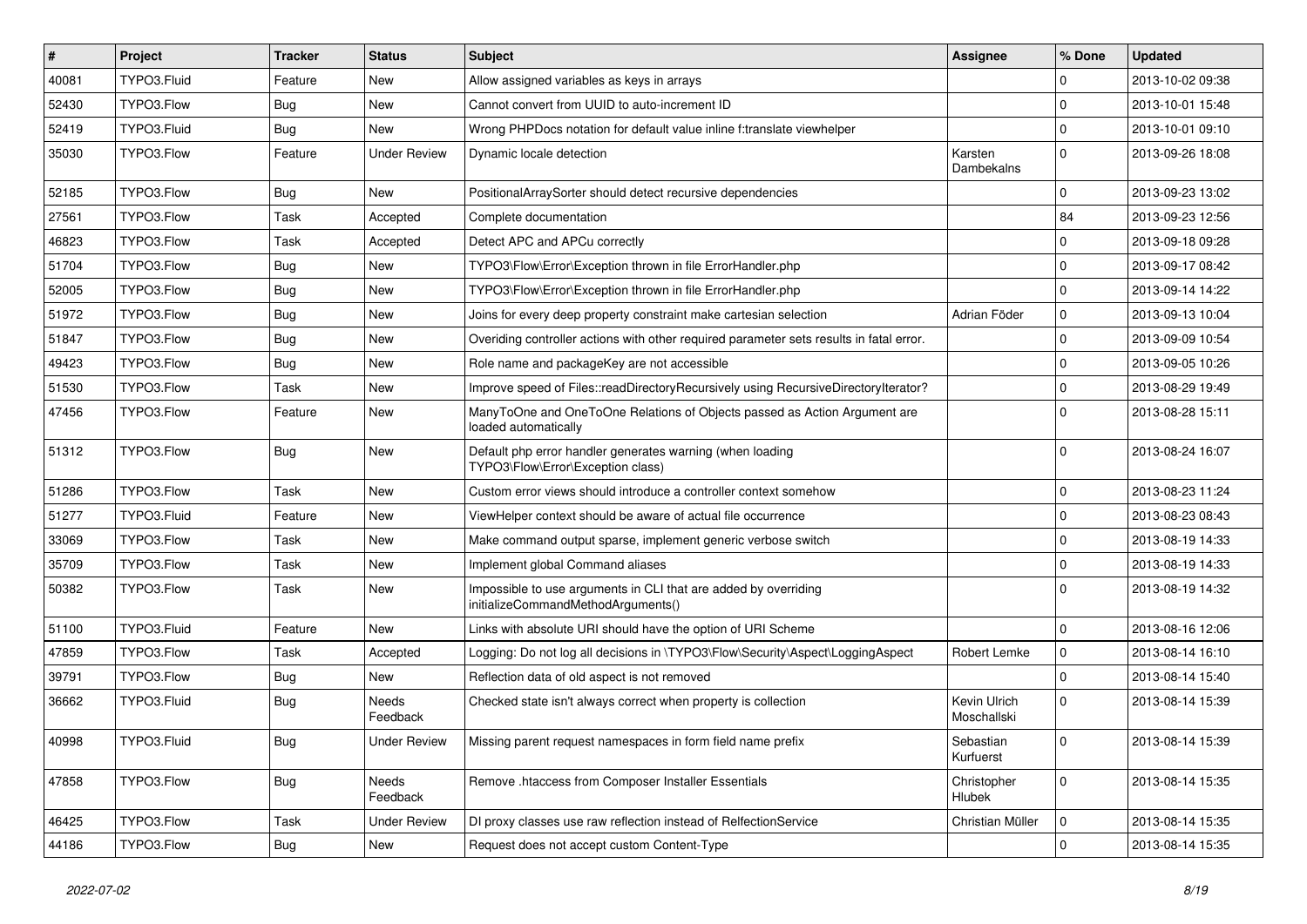| #     | Project                                       | Tracker    | <b>Status</b>            | <b>Subject</b>                                                                                                                         | <b>Assignee</b>       | % Done         | <b>Updated</b>   |
|-------|-----------------------------------------------|------------|--------------------------|----------------------------------------------------------------------------------------------------------------------------------------|-----------------------|----------------|------------------|
| 44203 | TYPO3.Flow                                    | <b>Bug</b> | <b>Needs</b><br>Feedback | Session implementation is still racy                                                                                                   | Robert Lemke          | $\Omega$       | 2013-08-14 15:35 |
| 45041 | TYPO3.Flow                                    | Bug        | New                      | Set file permissions doesnt work                                                                                                       |                       | 0 I            | 2013-08-14 15:35 |
| 44361 | TYPO3.Flow                                    | Bug        | New                      | TYPO3\Flow\I18n\Formatter\DatetimeFormatter - caching DATETIME type                                                                    |                       | $\Omega$       | 2013-08-14 15:35 |
| 44148 | TYPO3.Flow                                    | Bug        | <b>New</b>               | Documentation for executeCommand() needs clarification                                                                                 |                       | $\Omega$       | 2013-08-14 15:35 |
| 44184 | TYPO3.Flow                                    | <b>Bug</b> | New                      | Request arguments are not merged correctly for single object actions                                                                   |                       | $\Omega$       | 2013-08-14 15:35 |
| 44185 | TYPO3.Flow                                    | <b>Bug</b> | <b>New</b>               | XML body always need a root node                                                                                                       |                       | $\Omega$       | 2013-08-14 15:35 |
| 42465 | TYPO3.Flow                                    | Task       | New                      | Document i18n settings                                                                                                                 |                       | $\overline{0}$ | 2013-08-14 15:35 |
| 43541 | TYPO3.Flow                                    | <b>Bug</b> | New                      | Incomplete classes path detection for PSR-0                                                                                            |                       | $\Omega$       | 2013-08-14 15:35 |
| 43190 | TYPO3.Flow                                    | <b>Bug</b> | Accepted                 | Misleading exception message for incompatible database structure                                                                       | Karsten<br>Dambekalns | $\Omega$       | 2013-08-14 15:35 |
| 42101 | TYPO3.Flow                                    | Bug        | New                      | Proxyclasses are not rebuild in Development context unless cache is empty                                                              |                       | $\Omega$       | 2013-08-14 15:35 |
| 40854 | TYPO3.Flow                                    | Task       | New                      | Update security documentation (authentication in 1.2)                                                                                  |                       | $\Omega$       | 2013-08-14 15:35 |
| 42601 | TYPO3.Flow                                    | Bug        | <b>Under Review</b>      | Content Security: QOM rewriting is omitted if used in certain cases in an Action<br>Controller                                         | Robert Lemke          | 100            | 2013-08-14 15:35 |
| 27798 | TYPO3.Flow                                    | Bug        | Accepted                 | CSRF protection not working for forms in a plugin                                                                                      |                       | 0              | 2013-08-14 15:35 |
| 39096 | TYPO3.Flow                                    | <b>Bug</b> | New                      | Unnecessary compile invoked in non production context?                                                                                 |                       | $\mathbf 0$    | 2013-08-14 15:35 |
| 46289 | TYPO3.Fluid                                   | <b>Bug</b> | <b>Needs</b><br>Feedback | Enable Escaping Interceptor in XML request format                                                                                      |                       | $\Omega$       | 2013-08-14 15:35 |
| 45384 | TYPO3.Fluid                                   | Bug        | New                      | Persisted entity object in widget-configuration cannot be deserialized (after reload)                                                  |                       | $\mathbf 0$    | 2013-08-14 15:35 |
| 47419 | <b>TYPO3 Flow Base</b><br>Distribution        | Bug        | New                      | Composer issues                                                                                                                        |                       | l O            | 2013-08-14 15:34 |
| 50080 | TYPO3.Flow                                    | Bug        | <b>Needs</b><br>Feedback | Broken concept for CLI/Web separation                                                                                                  | Karsten<br>Dambekalns | $\Omega$       | 2013-08-13 08:42 |
| 50869 | TYPO3.Flow                                    | Bug        | New                      | key() invoked on object                                                                                                                |                       | $\Omega$       | 2013-08-07 13:18 |
| 36800 | TYPO3.Flow                                    | Task       | Accepted                 | Streamline Resource object API                                                                                                         | Robert Lemke          | 50             | 2013-08-02 17:03 |
| 50342 | TYPO3.Flow                                    | <b>Bug</b> | New                      | PropertyMapper: Use of interface method before implementation check                                                                    |                       | $\mathbf 0$    | 2013-07-23 16:42 |
| 50262 | TYPO3.Flow                                    | Feature    | New                      | Add Keywords to composer Json                                                                                                          |                       | $\mathbf 0$    | 2013-07-21 22:49 |
| 50130 | <b>TYPO3 Flow Base</b><br><b>Distribution</b> | Bug        | Needs<br>Feedback        | Different fallback for php.exe on windows                                                                                              |                       | $\Omega$       | 2013-07-21 21:43 |
| 47429 | TYPO3.Flow                                    | <b>Bug</b> | New                      | Global policy files no longer allowed                                                                                                  |                       | 0              | 2013-07-14 19:20 |
| 49039 | TYPO3.Flow                                    | Feature    | New                      | RFC: Use PSR-3 logger interface in Flow                                                                                                |                       | 0              | 2013-07-10 15:19 |
| 49806 | TYPO3.Flow                                    | Task       | Accepted                 | Date formatting should care about the time zone                                                                                        | Adrian Föder          | 0              | 2013-07-09 10:16 |
| 49801 | TYPO3.Flow                                    | Bug        | New                      | TYPO3\Flow\Security\Exception\AccessDeniedException thrown in file<br>TYPO3 Flow Security Authorization AccessDecisionVoterManager.php |                       | 0 I            | 2013-07-09 04:53 |
| 49780 | TYPO3.Flow                                    | <b>Bug</b> | New                      | Roles are not synchronized                                                                                                             |                       | 0              | 2013-07-08 10:11 |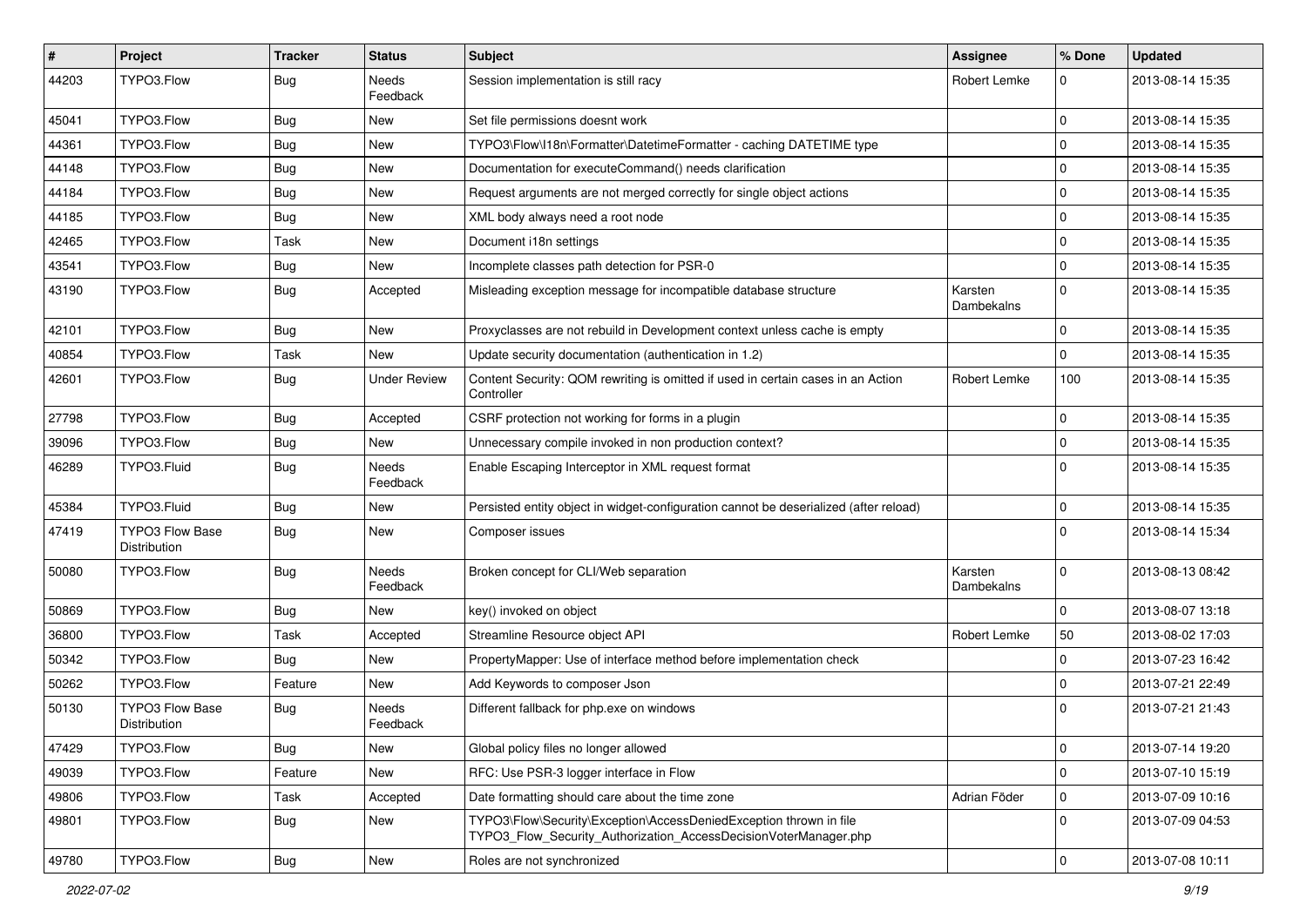| $\vert$ # | Project                                | <b>Tracker</b> | <b>Status</b>            | <b>Subject</b>                                                                                              | Assignee               | % Done      | <b>Updated</b>   |
|-----------|----------------------------------------|----------------|--------------------------|-------------------------------------------------------------------------------------------------------------|------------------------|-------------|------------------|
| 48355     | TYPO3.Fluid                            | Feature        | <b>New</b>               | Assign output of viewhelper to template variable for further processing.                                    |                        | $\Omega$    | 2013-07-06 18:05 |
| 37302     | TYPO3.Flow                             | <b>Bug</b>     | <b>Needs</b><br>Feedback | NumberValidator                                                                                             | Carsten Bleicker       | $\Omega$    | 2013-07-03 08:36 |
| 49566     | TYPO3.Flow                             | Bug            | <b>New</b>               | NULL source values are not handled correctly                                                                | Adrian Föder           | $\mathbf 0$ | 2013-07-02 08:21 |
| 49373     | TYPO3.Flow                             | Bug            | <b>New</b>               | Methods policy with key "Controllers" is ignored                                                            |                        | $\mathbf 0$ | 2013-06-24 10:03 |
| 32106     | TYPO3.Flow                             | Feature        | Accepted                 | Support for Object source in PropertyMapper                                                                 |                        | $\Omega$    | 2013-06-24 09:59 |
| 49372     | TYPO3.Flow                             | Bug            | New                      | ObjectConverter ignores implemented interface when mapping subtype                                          |                        | $\mathbf 0$ | 2013-06-24 09:24 |
| 48657     | TYPO3.Flow                             | Feature        | <b>Under Review</b>      | support HTTP_RANGE                                                                                          |                        | $\mathbf 0$ | 2013-06-20 16:19 |
| 49050     | TYPO3.Flow                             | Feature        | <b>New</b>               | Allow Subqueries in QueryInterface                                                                          |                        | $\mathbf 0$ | 2013-06-12 10:43 |
| 49038     | TYPO3.Fluid                            | <b>Bug</b>     | New                      | form.select does not select the first item if prependOptionValue is used                                    |                        | $\pmb{0}$   | 2013-06-11 22:11 |
| 42408     | <b>TYPO3 Flow Base</b><br>Distribution | Story          | <b>New</b>               | Locale Detection / Selection                                                                                |                        | $\Omega$    | 2013-06-11 13:31 |
| 48898     | TYPO3.Flow                             | <b>Bug</b>     | <b>New</b>               | configuration for roles fails if one of Policy yaml files contain empty "roles array"                       | Christian Müller       | $\mathbf 0$ | 2013-06-05 19:06 |
| 33551     | TYPO3.Fluid                            | Bug            | New                      | View helper values break out of a partial scope                                                             | Sebastian<br>Kurfuerst | $\mathbf 0$ | 2013-06-05 14:41 |
| 48873     | TYPO3.Flow                             | Bug            | <b>New</b>               | Error when calling resourceManager->deleteResource on unpublished Resource                                  |                        | $\mathbf 0$ | 2013-06-05 13:46 |
| 48862     | TYPO3.Flow                             | Feature        | <b>New</b>               | Possibility to exclude package from file monitoring                                                         |                        | $\mathbf 0$ | 2013-06-05 10:03 |
| 48429     | TYPO3.Flow                             | Bug            | <b>New</b>               | Remove- and update-actions on repository are not persisted                                                  |                        | $\mathbf 0$ | 2013-05-24 18:44 |
| 48409     | TYPO3.Flow                             | Feature        | <b>New</b>               | Introduce new Annotation "Slot" for wiring signal and slots                                                 |                        | $\Omega$    | 2013-05-23 19:02 |
| 48430     | TYPO3.Flow                             | Bug            | New                      | Default validator-messages are not correctly formatted                                                      |                        | $\Omega$    | 2013-05-22 00:36 |
| 32707     | TYPO3.Flow                             | <b>Bug</b>     | Accepted                 | <b>Bad Bad FileBackend</b>                                                                                  | Karsten<br>Dambekalns  | $\mathbf 0$ | 2013-05-21 13:33 |
| 48167     | TYPO3.Flow                             | Feature        | Accepted                 | Command line account and role browsing                                                                      | Adrian Föder           | $\mathbf 0$ | 2013-05-21 13:28 |
| 47951     | TYPO3.Flow                             | Feature        | <b>New</b>               | Warn if persistence stack is not empty at the end of a get-request                                          |                        | $\mathbf 0$ | 2013-05-21 13:28 |
| 47404     | TYPO3.Flow                             | Feature        | New                      | Add getters and setters methods for introduced properties                                                   |                        | $\mathbf 0$ | 2013-05-21 13:28 |
| 47339     | TYPO3.Flow                             | Feature        | <b>Needs</b><br>Feedback | Allow RequestHandlers to get the current Request injected                                                   | Alexander Berl         | $\Omega$    | 2013-05-21 13:28 |
| 47273     | TYPO3.Flow                             | Feature        | <b>New</b>               | Support mapping properties with differing types for setter and property                                     |                        | $\pmb{0}$   | 2013-05-21 13:28 |
| 46910     | TYPO3.Flow                             | Feature        | <b>New</b>               | Composer integration - PackageStates.php                                                                    |                        | $\mathbf 0$ | 2013-05-21 13:28 |
| 47075     | TYPO3.Flow                             | Feature        | New                      | Make Exception more meaningful                                                                              |                        | $\mathbf 0$ | 2013-05-21 13:28 |
| 46974     | TYPO3.Flow                             | Bug            | Accepted                 | Original and Proxy class in one file makes it difficult to reach 100% code coverage for<br>functional tests | Christian Müller       | $\Omega$    | 2013-05-21 13:28 |
| 46816     | TYPO3.Flow                             | Feature        | <b>New</b>               | Add xcache cache backend                                                                                    |                        | $\mathbf 0$ | 2013-05-21 13:28 |
| 45409     | TYPO3.Flow                             | Feature        | <b>New</b>               | Support validation of abstract nested properties                                                            |                        | $\mathbf 0$ | 2013-05-21 13:28 |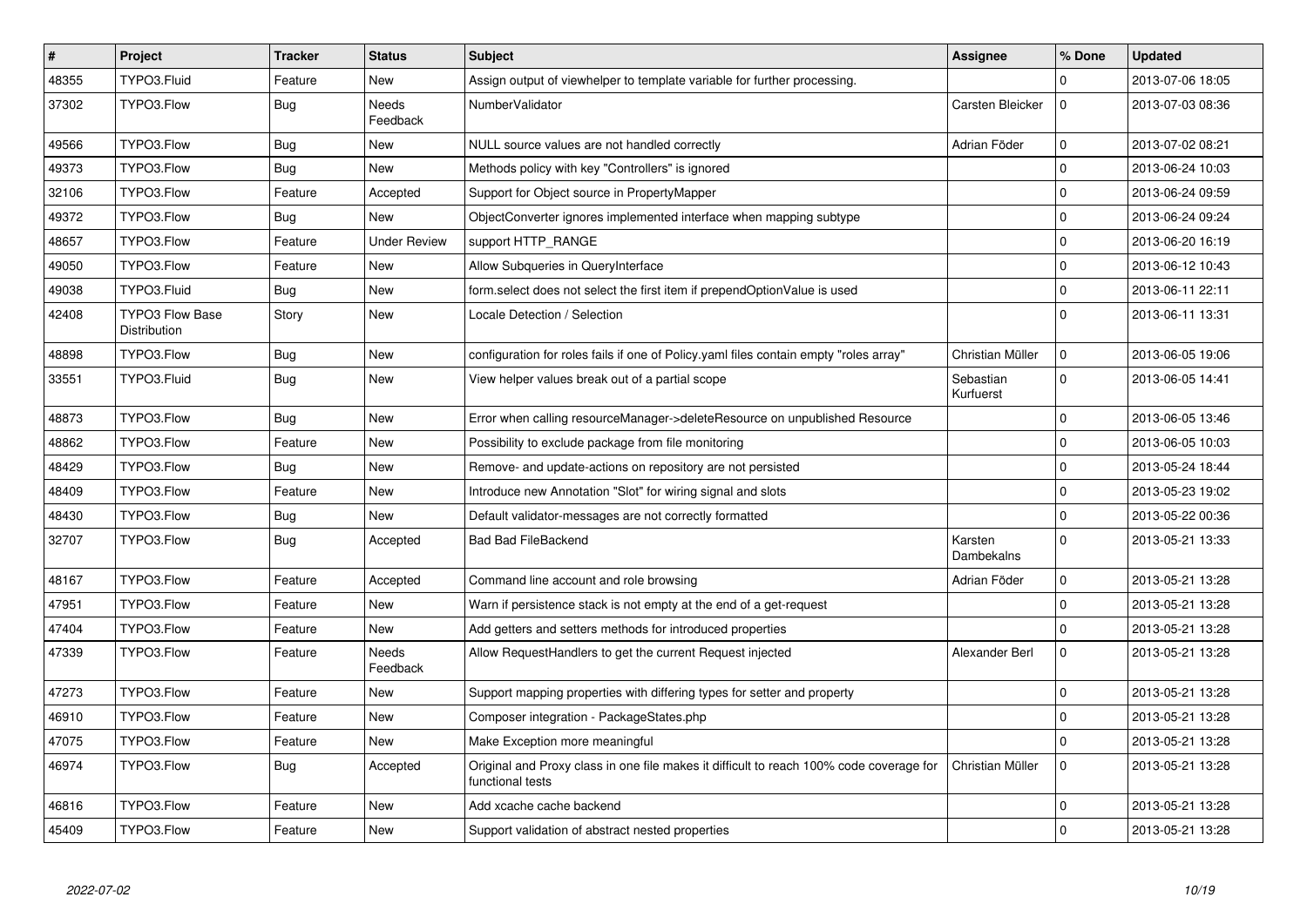| $\vert$ # | Project    | <b>Tracker</b> | <b>Status</b>            | Subject                                                                                                 | Assignee                | % Done       | <b>Updated</b>   |
|-----------|------------|----------------|--------------------------|---------------------------------------------------------------------------------------------------------|-------------------------|--------------|------------------|
| 43192     | TYPO3.Flow | <b>Bug</b>     | Accepted                 | findByIdentifier() for non-persisted objects not working for custom identifier properties               | Karsten<br>Dambekalns   | 0            | 2013-05-21 13:28 |
| 39910     | TYPO3.Flow | Feature        | Accepted                 | Ability to query user based on roles                                                                    |                         | $\mathbf{0}$ | 2013-05-21 13:28 |
| 41900     | TYPO3.Flow | Feature        | Accepted                 | Check for duplicate PSR-0 autoload namespaces                                                           | Christian Jul<br>Jensen | $\mathbf 0$  | 2013-05-21 13:28 |
| 41807     | TYPO3.Flow | Task           | <b>Under Review</b>      | Initialize the eventmanager in the EntityManagerInterface                                               |                         | $\mathbf 0$  | 2013-05-21 13:28 |
| 40555     | TYPO3.Flow | Feature        | Accepted                 | Missing command arguments parameter in Core\Booting\Scripts::executeCommand()                           | Karsten<br>Dambekalns   | $\Omega$     | 2013-05-21 13:28 |
| 39253     | TYPO3.Flow | Feature        | Accepted                 | Remove mirroring mode option and code                                                                   | Karsten<br>Dambekalns   | $\Omega$     | 2013-05-21 13:28 |
| 39609     | TYPO3.Flow | Feature        | Accepted                 | <b>Migration Version</b>                                                                                | Karsten<br>Dambekalns   | 50           | 2013-05-21 13:28 |
| 37885     | TYPO3.Flow | Feature        | New                      | Add CLI to show the object-configuration for a FLOW3 object-name                                        | <b>Martin Ficzel</b>    | $\mathbf 0$  | 2013-05-21 13:28 |
| 38065     | TYPO3.Flow | Feature        | New                      | Implement content security for DQL queries                                                              | Andreas Förthner   0    |              | 2013-05-21 13:28 |
| 37212     | TYPO3.Flow | Feature        | Accepted                 | Edge Side Includes (ESI)                                                                                | Robert Lemke            | $\mathbf 0$  | 2013-05-21 13:28 |
| 37352     | TYPO3.Flow | <b>Bug</b>     | Under Review             | generateValueHash() should use getIdentifierByObject()                                                  | Karsten<br>Dambekalns   | $\Omega$     | 2013-05-21 13:28 |
| 37372     | TYPO3.Flow | Feature        | Accepted                 | Inheritance in ORM should be configured automatically                                                   | Karsten<br>Dambekalns   | $\mathbf 0$  | 2013-05-21 13:28 |
| 37373     | TYPO3.Flow | Feature        | <b>Under Review</b>      | Make annotation overrides / "injection" via Objects.yaml possible                                       | Marc Neuhaus            | $\mathbf 0$  | 2013-05-21 13:28 |
| 44396     | TYPO3.Flow | Task           | Accepted                 | Move Doctrine ORM integration onto own namespace                                                        | Karsten<br>Dambekalns   | $\Omega$     | 2013-05-21 13:28 |
| 44375     | TYPO3.Flow | Task           | Accepted                 | Make all persistence reads go through repositories                                                      | Karsten<br>Dambekalns   | $\mathbf 0$  | 2013-05-21 13:28 |
| 30890     | TYPO3.Flow | Feature        | Accepted                 | Developer Toolbar                                                                                       | Christian Müller        | $\mathbf 0$  | 2013-05-21 13:28 |
| 32607     | TYPO3.Flow | Feature        | Needs<br>Feedback        | Export localized strings for JS consumption                                                             | Karsten<br>Dambekalns   | $\Omega$     | 2013-05-21 13:28 |
| 28052     | TYPO3.Flow | Feature        | On Hold                  | Possibility to enable or disable accounts                                                               | Julian Kleinhans        | 60           | 2013-05-21 13:28 |
| 26943     | TYPO3.Flow | Feature        | <b>Needs</b><br>Feedback | Add i18n support to domain models                                                                       | Karsten<br>Dambekalns   | $\mathbf 0$  | 2013-05-21 13:28 |
| 46716     | TYPO3.Flow | <b>Bug</b>     | New                      | Empty class names in DependencyInjection proxy code when using Caches /<br>Factory-created dependencies |                         | 0            | 2013-05-21 13:22 |
| 47325     | TYPO3.Flow | <b>Bug</b>     | <b>Under Review</b>      | ReflectionData and classSchema caches need not be freezable                                             |                         | $\mathbf 0$  | 2013-05-21 13:08 |
| 47331     | TYPO3.Flow | <b>Bug</b>     | Accepted                 | ObjectManager shutdown with Dependency Injection Proxy causes fatal errors                              |                         | $\mathbf 0$  | 2013-05-21 13:06 |
| 47487     | TYPO3.Flow | <b>Bug</b>     | New                      | Functional test classes in package without classes are not compiled                                     |                         | 0            | 2013-05-21 12:19 |
| 47950     | TYPO3.Flow | <b>Bug</b>     | New                      | import of remote resources                                                                              |                         | $\mathbf 0$  | 2013-05-21 11:52 |
| 48093     | TYPO3.Flow | <b>Bug</b>     | New                      | AbstractCompositeValidators memory consumption continuously grow                                        |                         | $\mathbf 0$  | 2013-05-21 11:49 |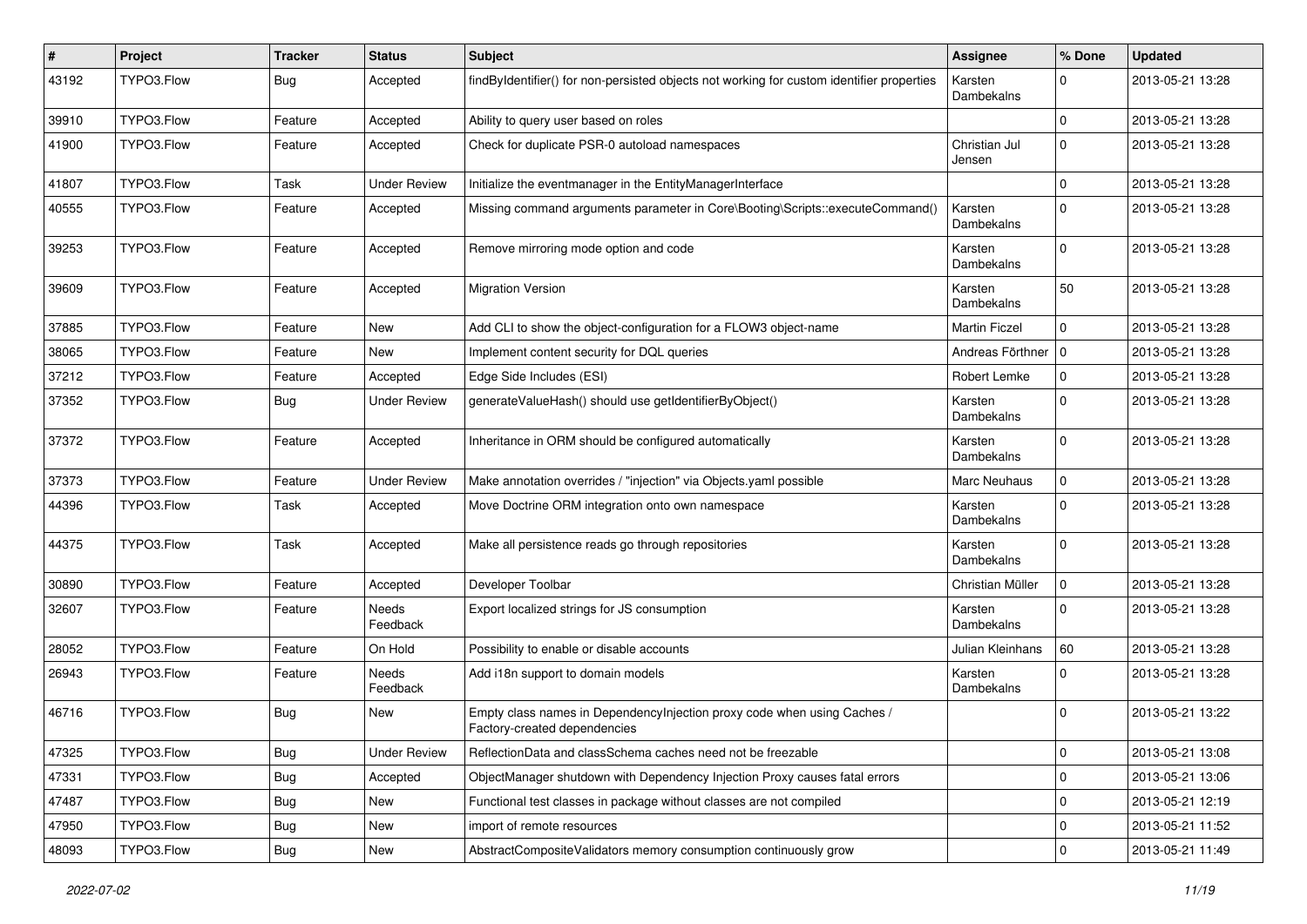| $\sharp$ | <b>Project</b>                                | <b>Tracker</b> | <b>Status</b>            | <b>Subject</b>                                                                                                                                    | <b>Assignee</b>       | % Done      | <b>Updated</b>   |
|----------|-----------------------------------------------|----------------|--------------------------|---------------------------------------------------------------------------------------------------------------------------------------------------|-----------------------|-------------|------------------|
| 48296    | TYPO3.Flow                                    | Task           | <b>Needs</b><br>Feedback | Missing method in ExceptionHandlerInterface                                                                                                       |                       | $\Omega$    | 2013-05-21 11:39 |
| 46689    | TYPO3.Flow                                    | Bug            | <b>New</b>               | The new ClassLoader swallows Fatal Errors                                                                                                         | Marc Neuhaus          | $\mathbf 0$ | 2013-05-14 09:21 |
| 3306     | TYPO3.Flow                                    | Feature        | Accepted                 | Flush routes cache automatically on class file modifications                                                                                      | Robert Lemke          | $\mathbf 0$ | 2013-05-06 12:34 |
| 47818    | TYPO3.Welcome                                 | Bug            | <b>New</b>               | Wrong link on Welcome screen                                                                                                                      |                       | $\mathbf 0$ | 2013-05-02 12:01 |
| 45851    | TYPO3.Flow                                    | Feature        | <b>Needs</b><br>Feedback | Allow referencing environment variables in Settings.yaml                                                                                          | Adrian Föder          | $\Omega$    | 2013-04-30 14:12 |
| 47669    | TYPO3.Fluid                                   | Task           | <b>New</b>               | FormViewHelper does not define the default request method                                                                                         |                       | $\Omega$    | 2013-04-28 16:39 |
| 47638    | <b>TYPO3 Flow Base</b><br><b>Distribution</b> | Bug            | <b>New</b>               | Delete a ValueObject by its identity                                                                                                              |                       | $\Omega$    | 2013-04-27 13:14 |
| 47637    | <b>TYPO3 Flow Base</b><br>Distribution        | <b>Bug</b>     | <b>New</b>               | Property with @ORM\Column(nullable=true,type="decimal",scale=2) results as type<br>"string" in Collection Objects and not as expected as "double" |                       | $\Omega$    | 2013-04-27 12:14 |
| 47601    | <b>TYPO3 Flow Base</b><br><b>Distribution</b> | Bug            | <b>New</b>               | Template Path of Submodules contains lowercase Namespace                                                                                          |                       | $\Omega$    | 2013-04-26 14:33 |
| 47423    | <b>TYPO3 Flow Base</b><br>Distribution        | Task           | <b>Under Review</b>      | Decouple TYPO3.Party from Flow                                                                                                                    | Christian Müller      | $\mathbf 0$ | 2013-04-22 09:34 |
| 47052    | <b>TYPO3 Flow Base</b><br>Distribution        | Bug            | <b>New</b>               | Clear doctrine caches after migration applied                                                                                                     |                       | $\Omega$    | 2013-04-08 18:30 |
| 27088    | TYPO3.Flow                                    | Bug            | On Hold                  | initializeObject() is called too early when reconstructing entities                                                                               |                       | $\Omega$    | 2013-04-08 17:53 |
| 38379    | TYPO3.Eel                                     | Feature        | <b>New</b>               | Implement a Eel-ViewHelper                                                                                                                        |                       | $\Omega$    | 2013-04-08 11:03 |
| 29405    | TYPO3.Flow                                    | Bug            | <b>New</b>               | When storing a new entity inside the session, it will be fully serialized instead of just<br>the reference being stored                           |                       | $\Omega$    | 2013-04-04 11:34 |
| 46210    | TYPO3.Flow                                    | <b>Bug</b>     | Needs<br>Feedback        | securityContext->getParty() in the initializeObject() method of a session-Scope object<br>throws exception on second request                      |                       | $\Omega$    | 2013-03-27 10:44 |
| 45345    | TYPO3.Fluid                                   | Feature        | Needs<br>Feedback        | Easy to use comments for fluid that won't show in output                                                                                          |                       | $\Omega$    | 2013-03-26 20:40 |
| 46545    | TYPO3.Fluid                                   | Feature        | New                      | Better support for arrays in options of SelectViewHelper                                                                                          |                       | $\mathbf 0$ | 2013-03-22 13:35 |
| 46244    | <b>TYPO3 Flow Base</b><br><b>Distribution</b> | <b>Bug</b>     | <b>Under Review</b>      | Remove call to PHP_BINDIR in CoreCommandController                                                                                                |                       | $\Omega$    | 2013-03-19 11:39 |
| 46371    | TYPO3.Flow                                    | Feature        | <b>New</b>               | Support compilation of static information in proxy classes                                                                                        | Christopher<br>Hlubek | $\Omega$    | 2013-03-16 21:26 |
| 46318    | TYPO3.Flow                                    | Feature        | <b>New</b>               | [caching framework] Extend cache interface to handle multiple entries                                                                             |                       | $\mathbf 0$ | 2013-03-15 12:19 |
| 46216    | TYPO3.Flow                                    | Feature        | <b>New</b>               | Add wincache cache backend                                                                                                                        |                       | $\mathbf 0$ | 2013-03-12 20:55 |
| 46120    | TYPO3.Flow                                    | <b>Bug</b>     | <b>New</b>               | Important step missing in the installation chapter                                                                                                |                       | $\mathbf 0$ | 2013-03-08 10:23 |
| 45253    | TYPO3.Flow                                    | Task           | Accepted                 | Throw exception in PointcutMethodNameFilter if given method's argument does not<br>match the actual method signature                              | Christian Müller      | $\Omega$    | 2013-03-07 16:33 |
| 46097    | TYPO3.Flow                                    | <b>Bug</b>     | <b>New</b>               | Logged in user gets session of an other logged in user                                                                                            | Robert Lemke          | $\Omega$    | 2013-03-07 12:52 |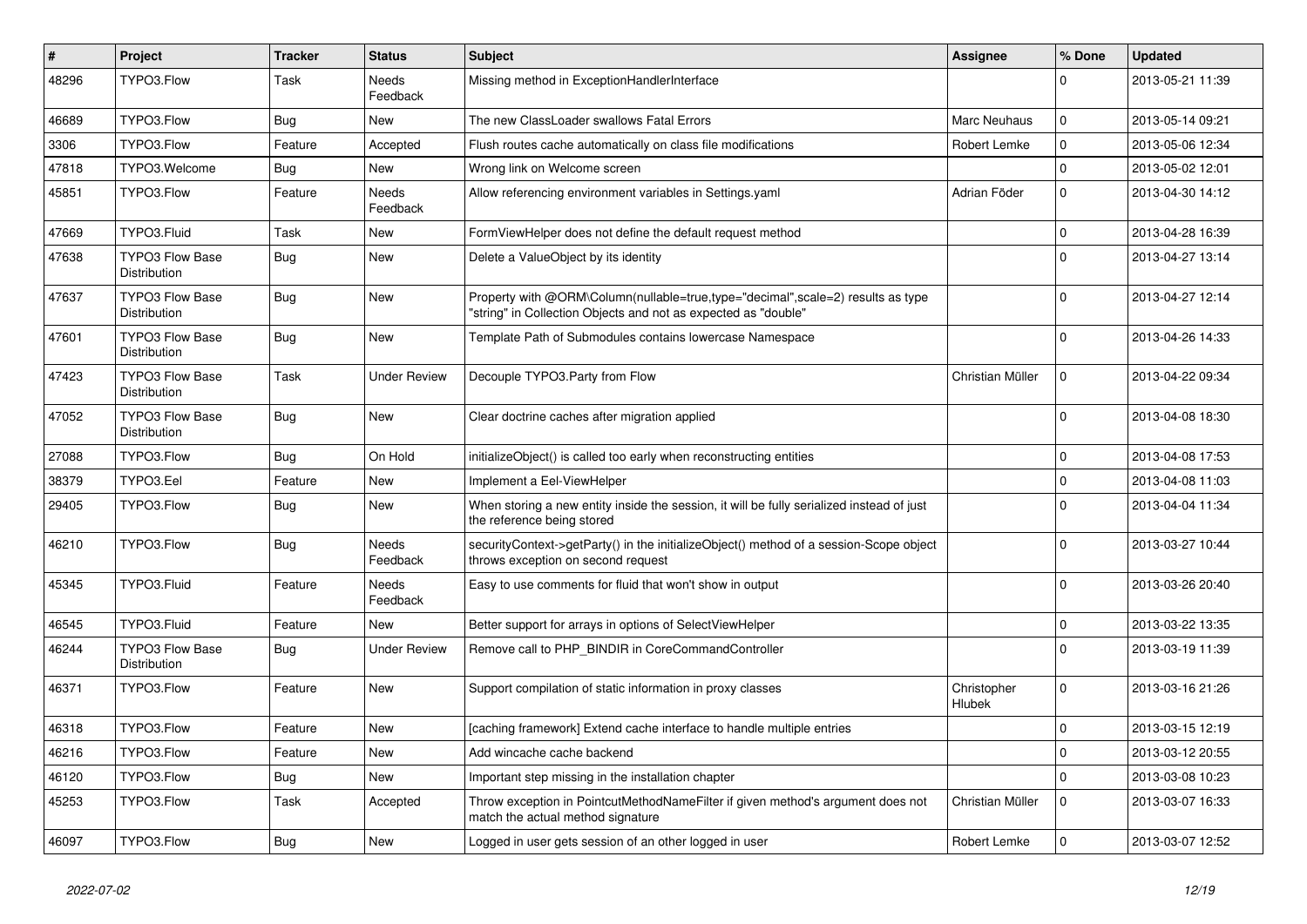| $\sharp$ | Project                                | <b>Tracker</b> | <b>Status</b>       | <b>Subject</b>                                                                     | <b>Assignee</b>       | % Done       | <b>Updated</b>   |
|----------|----------------------------------------|----------------|---------------------|------------------------------------------------------------------------------------|-----------------------|--------------|------------------|
| 46091    | TYPO3.Fluid                            | Task           | Needs<br>Feedback   | Show source file name and position on exceptions during parsing                    |                       |              | 2013-03-07 11:26 |
| 46073    | TYPO3.Flow                             | <b>Bug</b>     | <b>Under Review</b> | Scripts::executeCommand must be usable outsite of TYPO3.Flow                       |                       | $\mathbf 0$  | 2013-03-06 19:14 |
| 46066    | TYPO3.Flow                             | <b>Bug</b>     | New                 | Currency formatter uses wrong format for ISO 4217 currency codes                   |                       | $\mathbf 0$  | 2013-03-06 16:29 |
| 46050    | TYPO3.Flow                             | Feature        | New                 | To decouple log file writing at Logger->logException                               |                       | $\mathbf 0$  | 2013-03-05 21:43 |
| 46011    | TYPO3.Flow                             | Task           | New                 | Validate annotation with missing type should throw useful error                    |                       | $\mathbf 0$  | 2013-03-04 12:42 |
| 46010    | TYPO3.Flow                             | <b>Bug</b>     | New                 | Generating a DiscriminatorMap with base class in different namespace does not work |                       | $\mathbf 0$  | 2013-03-04 12:30 |
| 46009    | TYPO3.Flow                             | Task           | New                 | Improve error message for missing class in Flow annotation driver                  |                       | $\mathbf 0$  | 2013-03-04 12:25 |
| 38222    | TYPO3.Flow                             | Feature        | New                 | Step execution signals with concrete name                                          |                       | $\mathbf 0$  | 2013-02-21 16:39 |
| 45623    | TYPO3.Flow                             | <b>Bug</b>     | <b>New</b>          | SQL error when calling TYPO3. Blog Setup controller                                |                       | 0            | 2013-02-21 12:16 |
| 45669    | TYPO3.Flow                             | Bug            | New                 | PersistentObjectConverter does not convert ValueObjects by identity                |                       | $\mathbf 0$  | 2013-02-20 17:59 |
| 45640    | TYPO3.Flow                             | Bug            | New                 | Every relation is set to cascade=all if the related entity is no aggregate root    |                       | $\mathbf 0$  | 2013-02-20 15:31 |
| 3585     | TYPO3.Flow                             | Major Feature  | New                 | Implement support for value objects                                                |                       | $\mathbf 0$  | 2013-02-20 14:45 |
| 45611    | TYPO3.Flow                             | <b>Bug</b>     | New                 | Destruction of session after logout should be configurable                         |                       | $\mathbf 0$  | 2013-02-19 16:41 |
| 26765    | TYPO3.Flow                             | Feature        | Accepted            | Support class schema features for every reflected class                            | Karsten<br>Dambekalns | $\Omega$     | 2013-02-14 20:47 |
| 28016    | TYPO3.Flow                             | <b>Bug</b>     | Needs<br>Feedback   | Cascade remove of cleared ArrayCollection                                          | Karsten<br>Dambekalns | $\Omega$     | 2013-02-14 20:46 |
| 45394    | TYPO3.Fluid                            | Task           | New                 | Forwardport Unit test for standalone view                                          |                       | $\mathbf 0$  | 2013-02-11 22:39 |
| 45386    | TYPO3.Flow                             | Bug            | New                 | Package::buildArrayOfClassFiles tries to determine class names from file paths     |                       | $\mathbf 0$  | 2013-02-11 19:54 |
| 45100    | TYPO3.Flow                             | Feature        | <b>Under Review</b> | RequestDispatchingAspect should check if entry point can handle current request    | Christopher<br>Hlubek | $\Omega$     | 2013-02-08 15:32 |
| 45272    | TYPO3.Flow                             | <b>Bug</b>     | New                 | Related Value Objects get deleted by default cascading                             |                       | $\mathbf 0$  | 2013-02-08 13:50 |
| 45249    | TYPO3.Flow                             | <b>Bug</b>     | New                 | Update composer project-create command listing                                     |                       | $\mathbf 0$  | 2013-02-07 15:17 |
| 45164    | <b>TYPO3 Flow Base</b><br>Distribution | Feature        | Accepted            | Define syntax for validation rules in YAML                                         | Karsten<br>Dambekalns | $\mathbf 0$  | 2013-02-05 10:52 |
| 45153    | TYPO3.Fluid                            | Feature        | New                 | f:be.menus.actionMenuItem - Detection of the current select option is insufficient |                       | $\mathbf 0$  | 2013-02-04 23:17 |
| 45103    | TYPO3.Flow                             | Feature        | New                 | Make static resource URI generation available outside of Fluid                     |                       | $\mathbf 0$  | 2013-02-03 13:16 |
| 44712    | TYPO3.Flow                             | Task           | Accepted            | Decouple Argument-Building in the HTTP-Request-Constructor                         |                       | $\mathbf 0$  | 2013-01-23 11:19 |
| 44738    | TYPO3.Flow                             | Feature        | New                 | Re-Validation of argument's custom validators                                      |                       | $\mathbf{0}$ | 2013-01-23 09:19 |
| 34879    | TYPO3.Flow                             | <b>Bug</b>     | Accepted            | Proxied object is not update()able                                                 | Karsten<br>Dambekalns | $\mathbf 0$  | 2013-01-22 15:17 |
| 39936    | TYPO3.Fluid                            | Feature        | New                 | registerTagAttribute should handle default values                                  |                       | $\pmb{0}$    | 2013-01-21 23:29 |
| 41727    | TYPO3.Flow                             | <b>Bug</b>     | Accepted            | @Flow\Identity and @ORM\InheritanceType("JOINED") can't be used together           | Karsten<br>Dambekalns | 0            | 2013-01-21 17:15 |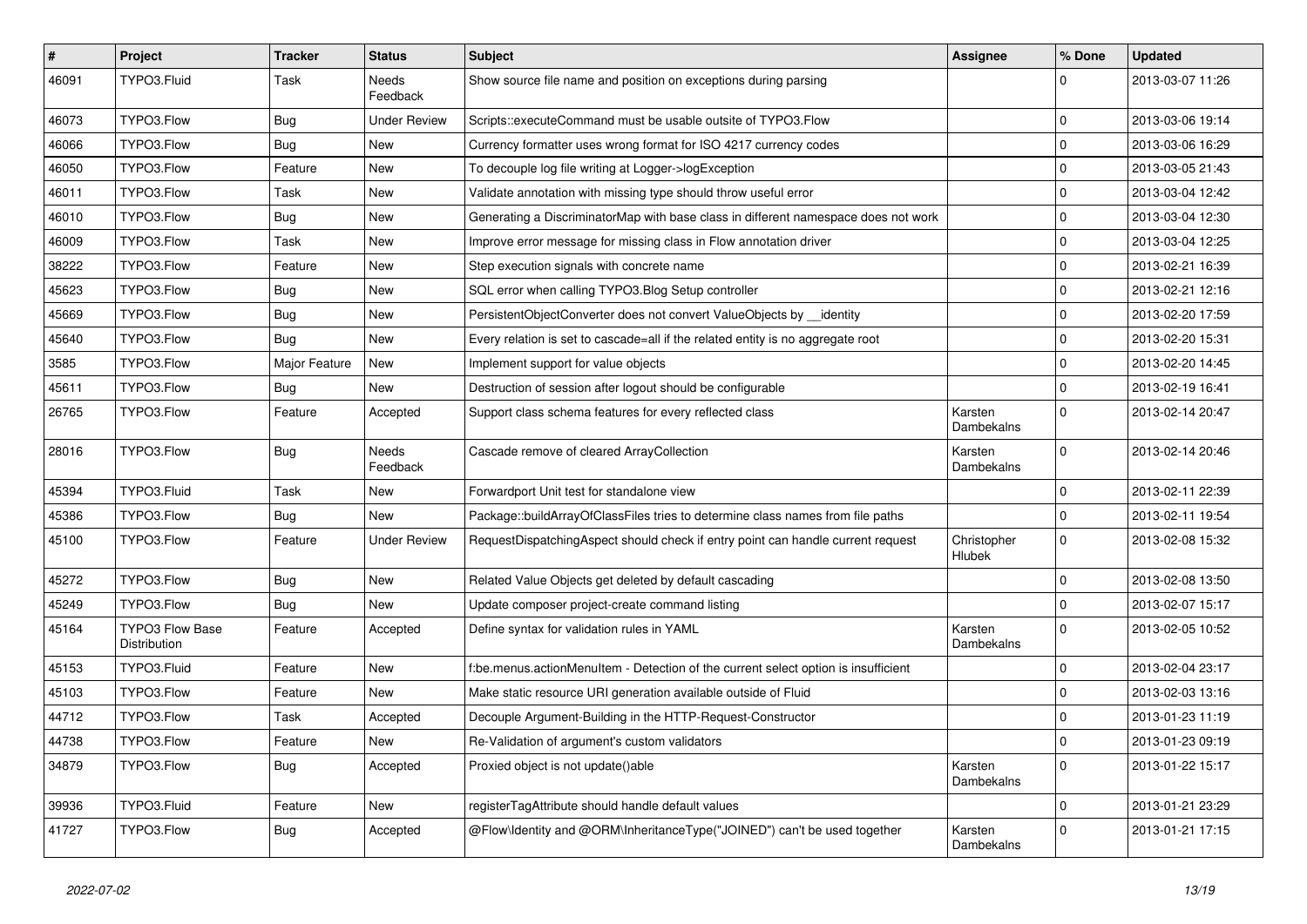| #     | Project                                | <b>Tracker</b> | <b>Status</b>            | Subject                                                                                  | <b>Assignee</b>        | % Done      | <b>Updated</b>   |
|-------|----------------------------------------|----------------|--------------------------|------------------------------------------------------------------------------------------|------------------------|-------------|------------------|
| 30423 | TYPO3.Flow                             | Feature        | New                      | Rendering template of other action without forward                                       |                        | 0           | 2013-01-21 14:03 |
| 41029 | TYPO3.Flow                             | <b>Bug</b>     | Accepted                 | Method security is also evaluating abstract classes                                      | Karsten<br>Dambekalns  | $\Omega$    | 2013-01-19 21:55 |
| 44542 | TYPO3.Flow                             | Task           | New                      | Mention the risk of requestPatterns regarding foreign package's SecurityContext<br>usage | Adrian Föder           | $\mathbf 0$ | 2013-01-17 18:39 |
| 44563 | TYPO3.Flow                             | Feature        | New                      | Logged in users via HTTP Basic always get re-authenticated                               |                        | $\mathbf 0$ | 2013-01-16 11:28 |
| 41843 | <b>TYPO3 Flow Base</b><br>Distribution | <b>Bug</b>     | New                      | Composer and rename issues (umbrella issue)                                              |                        | 60          | 2013-01-15 17:19 |
| 44244 | TYPO3.Flow                             | <b>Bug</b>     | New                      | defaultOrderings aren't applied on related objects                                       |                        | $\mathbf 0$ | 2013-01-09 18:41 |
| 43967 | TYPO3.Flow                             | Bug            | New                      | Error in evaluating orphanRemoval in Flow Annotation driver                              |                        | $\mathbf 0$ | 2013-01-03 11:00 |
| 43930 | TYPO3.Flow                             | Task           | Needs<br>Feedback        | Remove canRender() completely?!                                                          | Sebastian<br>Kurfuerst | $\mathbf 0$ | 2012-12-18 15:09 |
| 44078 | TYPO3 Flow Base<br>Distribution        | Task           | New                      | Probably false behavior in symlinked environment                                         |                        | $\Omega$    | 2012-12-18 13:17 |
| 39414 | TYPO3.Flow                             | <b>Bug</b>     | <b>New</b>               | Security Documentation                                                                   |                        | $\mathbf 0$ | 2012-12-15 21:41 |
| 43993 | TYPO3.Flow                             | Task           | <b>New</b>               | Warn when no migrations are found at all during doctrine: migrate                        |                        | 0           | 2012-12-14 09:30 |
| 43947 | TYPO3.Flow                             | Bug            | New                      | Redirect to login after Session timeout                                                  |                        | $\mathbf 0$ | 2012-12-13 12:35 |
| 42606 | TYPO3.Flow                             | <b>Bug</b>     | New                      | Content Security with nested objects                                                     |                        | $\mathbf 0$ | 2012-12-13 12:35 |
| 41148 | TYPO3.Flow                             | Bug            | New                      | Converting of ValueObjects                                                               |                        | 0           | 2012-12-13 12:35 |
| 40283 | TYPO3.Flow                             | <b>Bug</b>     | New                      | New constructor in grandparent class not called                                          |                        | $\mathbf 0$ | 2012-12-13 12:35 |
| 39699 | TYPO3.Flow                             | <b>Bug</b>     | Accepted                 | SQL DDL for TYPO3\FLOW3\Cache\Backend\PdoBackend                                         | Karsten<br>Dambekalns  | $\Omega$    | 2012-12-13 12:35 |
| 38216 | TYPO3.Flow                             | <b>Bug</b>     | Needs<br>Feedback        | Static method calls in reflected classes refer to _Original class                        |                        | $\Omega$    | 2012-12-13 12:35 |
| 42550 | TYPO3.Flow                             | Task           | <b>Under Review</b>      | Add top-level .htaccess to block everything but Web                                      | Karsten<br>Dambekalns  | $\mathbf 0$ | 2012-12-11 22:43 |
| 39088 | TYPO3.Flow                             | Feature        | <b>New</b>               | Add a sgnalslot before compilation                                                       |                        | $\mathbf 0$ | 2012-12-11 10:30 |
| 43841 | TYPO3.Flow                             | Feature        | New                      | Add package support to validation errors                                                 |                        | $\mathbf 0$ | 2012-12-10 16:20 |
| 28399 | TYPO3.Flow                             | Feature        | <b>Needs</b><br>Feedback | Validation message and code should be configurable for bundled validators                |                        | $\Omega$    | 2012-12-10 15:52 |
| 43572 | TYPO3.Flow                             | Feature        | New                      | Uri should support manipulation of query arguments                                       |                        | $\mathbf 0$ | 2012-12-04 09:55 |
| 3291  | TYPO3.Fluid                            | Feature        | Needs<br>Feedback        | Cacheable viewhelpers                                                                    |                        | 0           | 2012-11-29 17:00 |
| 43071 | TYPO3.Fluid                            | Task           | New                      | Remove TOKENS for adding fallback teplates in B                                          |                        | $\mathbf 0$ | 2012-11-18 14:22 |
| 43072 | TYPO3.Fluid                            | Task           | New                      | Remove TOKENS for adding templates fallback in Backporter                                |                        | $\mathbf 0$ | 2012-11-18 14:20 |
| 42888 | TYPO3.Flow                             | <b>Bug</b>     | Needs<br>Feedback        | ResourceManager chokes on non existing files                                             |                        | 0           | 2012-11-12 18:02 |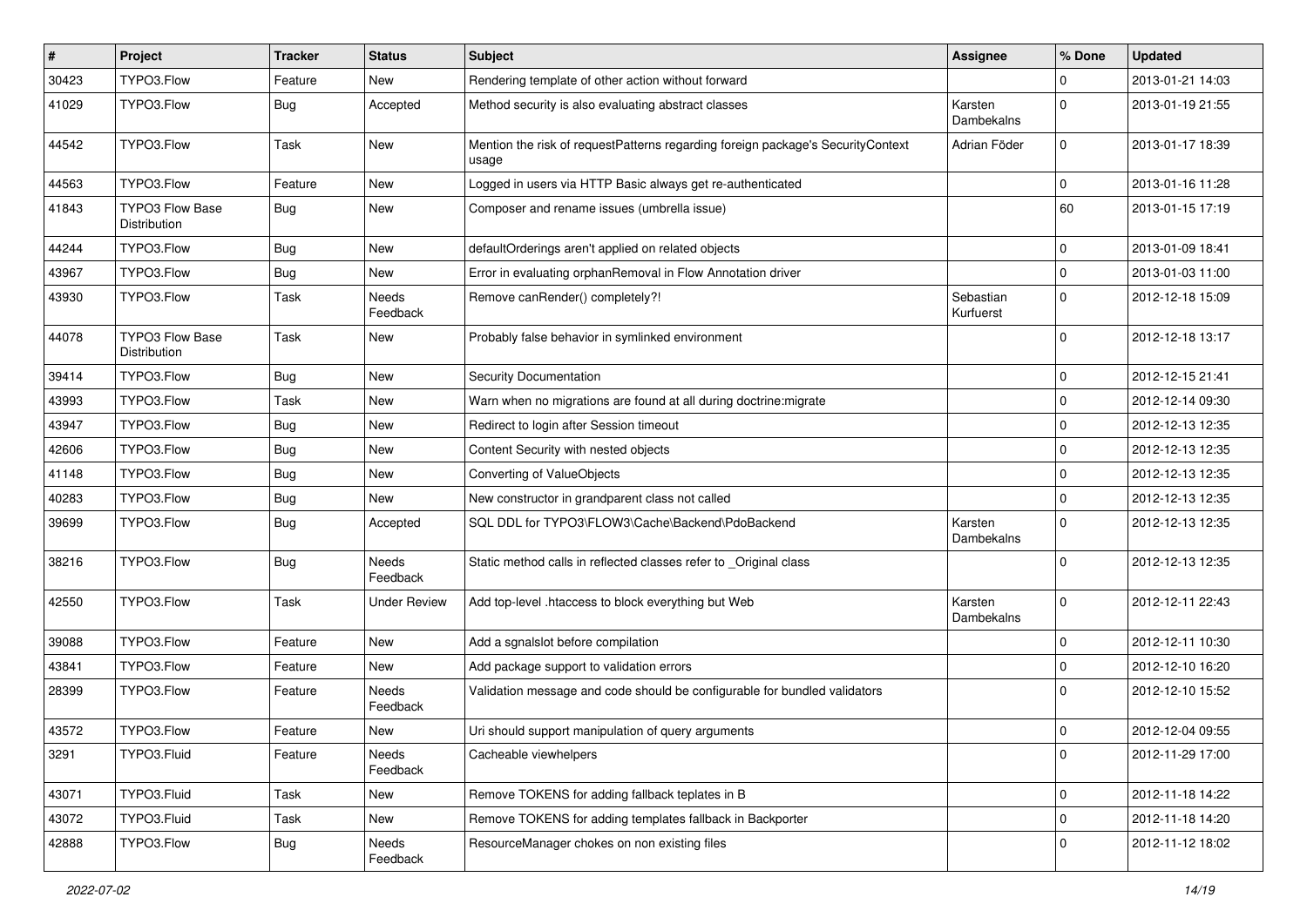| #     | Project                                | <b>Tracker</b> | <b>Status</b>            | <b>Subject</b>                                                                                               | <b>Assignee</b>         | % Done      | <b>Updated</b>   |
|-------|----------------------------------------|----------------|--------------------------|--------------------------------------------------------------------------------------------------------------|-------------------------|-------------|------------------|
| 13559 | TYPO3.Flow                             | <b>Bug</b>     | Accepted                 | ObjectSerializer failes with persistent objects within arrays                                                | Karsten<br>Dambekalns   | $\Omega$    | 2012-11-08 09:39 |
| 41414 | TYPO3.Flow                             | Task           | <b>Needs</b><br>Feedback | Check packageKey naming / file structure below Packages/Vendor                                               |                         | $\Omega$    | 2012-11-07 11:39 |
| 42743 | TYPO3.Fluid                            | Task           | <b>New</b>               | Remove inline style for hidden form fields                                                                   |                         | $\mathbf 0$ | 2012-11-06 23:09 |
| 42407 | <b>TYPO3 Flow Base</b><br>Distribution | Story          | New                      | <b>Asset Management</b>                                                                                      |                         | $\Omega$    | 2012-10-26 09:02 |
| 42397 | TYPO3.Fluid                            | Feature        | New                      | Missing viewhelper for general links                                                                         |                         | $\mathbf 0$ | 2012-10-25 19:20 |
| 40410 | TYPO3.Flow                             | <b>Bug</b>     | Needs<br>Feedback        | Exception when using Apc, Memcached of Redis cache backend for reflection status<br>and object configuration | Karsten<br>Dambekalns   | $\mathbf 0$ | 2012-10-25 15:56 |
| 35720 | TYPO3.Flow                             | <b>Bug</b>     | New                      | Access denied Exception for widget links to actions with a policy                                            |                         | $\mathbf 0$ | 2012-10-25 14:08 |
| 37473 | TYPO3.Flow                             | <b>Bug</b>     | New                      | Subsequent Exceptions related to Doctrine Entity Manager makes it snap shut                                  |                         | $\Omega$    | 2012-10-25 10:29 |
| 5442  | TYPO3.Flow                             | Feature        | <b>New</b>               | Destroy session / logout user on deleting an account                                                         | Andreas Förthner   0    |             | 2012-10-25 08:46 |
| 42240 | TYPO3.Eel                              | Task           | New                      | Make Eel usable outside of TYPO3 Flow                                                                        |                         | $\mathbf 0$ | 2012-10-21 12:32 |
| 10472 | TYPO3.Fluid                            | Feature        | New                      | Fluid Standalone distribution                                                                                |                         | $\mathbf 0$ | 2012-10-16 15:17 |
| 41832 | TYPO3.Flow                             | Task           | New                      | Improve error handling for incompatible packages                                                             | Christian Jul<br>Jensen | $\mathbf 0$ | 2012-10-10 14:44 |
| 41533 | TYPO3.Flow                             | <b>Bug</b>     | <b>Needs</b><br>Feedback | Ignored object-validation in editAction when redirecting back from updateAction                              |                         | $\Omega$    | 2012-10-10 09:27 |
| 41508 | TYPO3 Flow Base<br>Distribution        | Task           | <b>Under Review</b>      | Replace Jasmine by Buster.js                                                                                 |                         | $\Omega$    | 2012-10-01 20:58 |
| 40824 | TYPO3.Flow                             | Bug            | Needs<br>Feedback        | Modified action controller methods not detected properly                                                     | Andreas Förthner        | 0           | 2012-10-01 20:33 |
| 41496 | TYPO3.Flow                             | Bug            | <b>New</b>               | Upload identical Resources, deleting fails                                                                   |                         | $\mathbf 0$ | 2012-10-01 17:57 |
| 41420 | TYPO3.Flow                             | Feature        | New                      | Support entity versioning                                                                                    |                         | $\mathbf 0$ | 2012-09-27 14:11 |
| 39990 | TYPO3.Fluid                            | <b>Bug</b>     | New                      | Same form twice in one template: hidden fields for empty values are only rendered<br>once                    |                         | $\Omega$    | 2012-08-20 11:21 |
| 38038 | TYPO3.Flow                             | Task           | Accepted                 | Proofread FLOW3 manual                                                                                       | Ryan J. Peterson        | $\mathbf 0$ | 2012-08-17 11:16 |
| 39788 | TYPO3.Flow                             | Feature        | New                      | RFC: Repository based NotExistsValidator                                                                     |                         | 0           | 2012-08-14 16:14 |
| 39790 | TYPO3.Kickstart                        | Feature        | New                      | Allow forward slashes where backslashes need to be specified                                                 |                         | $\mathbf 0$ | 2012-08-14 09:28 |
| 36410 | TYPO3.Fluid                            | Feature        | New                      | Allow templates to send arguments back to layout                                                             |                         | 0           | 2012-08-13 11:46 |
| 39674 | TYPO3.Flow                             | <b>Bug</b>     | New                      | \TYPO3\FLOW3\var_dump behaves weird in controller actions doing return                                       |                         | 0           | 2012-08-10 10:09 |
| 38459 | TYPO3.Eel                              | <b>Bug</b>     | New                      | Accessing a not present property/method should error verbosely                                               | Sebastian<br>Kurfuerst  | $\mathbf 0$ | 2012-08-07 17:06 |
| 39432 | <b>TYPO3 Flow Base</b><br>Distribution | Task           | New                      | Clarify introducing properties                                                                               |                         | $\mathbf 0$ | 2012-07-31 23:34 |
| 34674 | TYPO3.Flow                             | Feature        | Accepted                 | NotFoundView is not injected in ActionController                                                             | Robert Lemke            | $\mathbf 0$ | 2012-07-22 10:59 |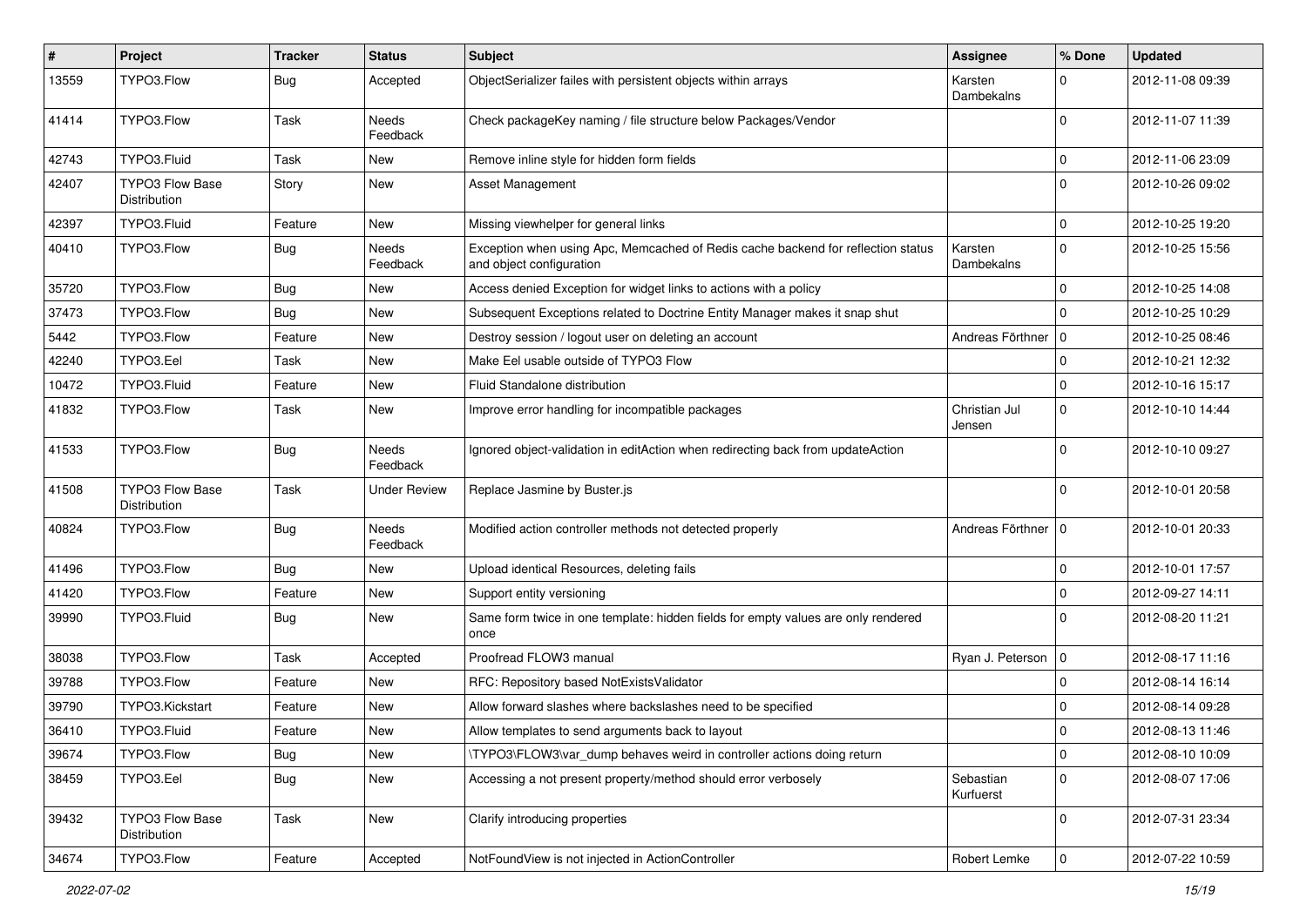| $\pmb{\#}$ | Project                                | <b>Tracker</b> | <b>Status</b>            | <b>Subject</b>                                                                                       | <b>Assignee</b>        | % Done      | <b>Updated</b>   |
|------------|----------------------------------------|----------------|--------------------------|------------------------------------------------------------------------------------------------------|------------------------|-------------|------------------|
| 4704       | TYPO3.Fluid                            | Feature        | <b>New</b>               | Improve parsing exception messages                                                                   |                        | 0           | 2012-07-11 19:00 |
| 38875      | <b>TYPO3 Flow Base</b><br>Distribution | Suggestion     | New                      | Have a Translator object available in action controllers                                             |                        | $\Omega$    | 2012-07-11 15:00 |
| 26745      | TYPO3.Flow                             | Feature        | New                      | MVC should know about entities lying in the session                                                  |                        | 100         | 2012-07-10 12:14 |
| 37354      | TYPO3.Flow                             | Bug            | Accepted                 | Do not apply generateValueHash() and generateUuid() if custom identifier is used                     | Karsten<br>Dambekalns  | 0           | 2012-07-10 08:30 |
| 27322      | TYPO3.Flow                             | Feature        | On Hold                  | Add support for Appserver-in-PHP, which could result in much faster executions.                      | Christopher<br>Hlubek  | $\mathbf 0$ | 2012-07-09 18:11 |
| 30555      | TYPO3.Fluid                            | Feature        | New                      | Make TagBuilder more extensible                                                                      |                        | $\Omega$    | 2012-06-29 12:41 |
| 33628      | TYPO3.Fluid                            | <b>Bug</b>     | <b>Needs</b><br>Feedback | Multicheckboxes (multiselect) for Collections don't work                                             | Christian Müller       | $\mathbf 0$ | 2012-06-28 10:27 |
| 32425      | TYPO3.Flow                             | <b>Bug</b>     | Accepted                 | IpAddressRange methods not completly implemented                                                     | Karsten<br>Dambekalns  | $\Omega$    | 2012-06-28 10:23 |
| 35868      | TYPO3.Flow                             | <b>Bug</b>     | On Hold                  | Unstable condition in Utility\Environment                                                            | Karsten<br>Dambekalns  | $\Omega$    | 2012-06-25 22:37 |
| 37227      | TYPO3.Flow                             | <b>Bug</b>     | On Hold                  | securityContext->getParty is not available in widget context                                         |                        | 0           | 2012-06-25 22:14 |
| 36840      | TYPO3.Flow                             | Task           | Accepted                 | Improve exception for wrong locales                                                                  | Karsten<br>Dambekalns  | 0           | 2012-06-25 18:47 |
| 38369      | TYPO3.Fluid                            | Bug            | New                      | Resource ViewHelpers should not fall back to request package                                         |                        | 0           | 2012-06-25 15:55 |
| 36655      | TYPO3.Fluid                            | Bug            | <b>New</b>               | <b>Pagination Links</b>                                                                              |                        | 0           | 2012-06-23 22:18 |
| 31339      | TYPO3.Flow                             | Task           | On Hold                  | Search                                                                                               |                        | 0           | 2012-06-21 12:17 |
| 26664      | TYPO3.Fluid                            | Task           | New                      | Clean up Form ViewHelpers                                                                            |                        | 75          | 2012-06-20 11:37 |
| 26658      | TYPO3.Fluid                            | Task           | New                      | Make Form ViewHelpers consistent                                                                     |                        | 75          | 2012-06-20 11:37 |
| 38130      | TYPO3.Fluid                            | Feature        | New                      | Checkboxes and multiple select fields should have an assignable default value                        |                        | 0           | 2012-06-17 09:54 |
| 37846      | TYPO3.Flow                             | Feature        | New                      | Should be able to declare more than one controllerObjectName per requestPatterns                     |                        | $\mathbf 0$ | 2012-06-11 11:10 |
| 26986      | TYPO3.Flow                             | Feature        | Accepted                 | Debug toolbar                                                                                        | Christian Müller       | 0           | 2012-06-08 20:41 |
| 37831      | TYPO3.Flow                             | Task           | New                      | Evaluate using PHP 5.4's internal web server for Functional Testing                                  |                        | $\mathbf 0$ | 2012-06-08 09:27 |
| 37571      | TYPO3.Flow                             | Bug            | New                      | Inherited proxies fail when implementing __clone                                                     |                        | 0           | 2012-06-04 12:15 |
| 37619      | TYPO3.Fluid                            | Bug            | New                      | Fatal Error when using variable in name attribute of Section ViewHelper                              |                        | $\mathbf 0$ | 2012-05-30 23:17 |
| 32985      | TYPO3.Flow                             | Feature        | New                      | Implement Processing Rules when merging numerically-indexed arrays                                   |                        | 0           | 2012-05-30 09:35 |
| 37564      | TYPO3.Flow                             | <b>Bug</b>     | New                      | Validation of Parent Object containing properties of type ManyToOne and<br>ManyToMany to same Target |                        | 0           | 2012-05-29 11:55 |
| 5933       | TYPO3.Fluid                            | Feature        | Accepted                 | Optional section rendering                                                                           | Sebastian<br>Kurfuerst | 20          | 2012-05-21 16:18 |
| 28136      | TYPO3.Flow                             | Feature        | New                      | HTTP Semantics for Transactions and more                                                             |                        | $\mathbf 0$ | 2012-05-21 16:15 |
| 3621       | TYPO3.Flow                             | Feature        | New                      | Implement dynamic firewall filter registration                                                       | Andreas Förthner   0   |             | 2012-05-21 16:15 |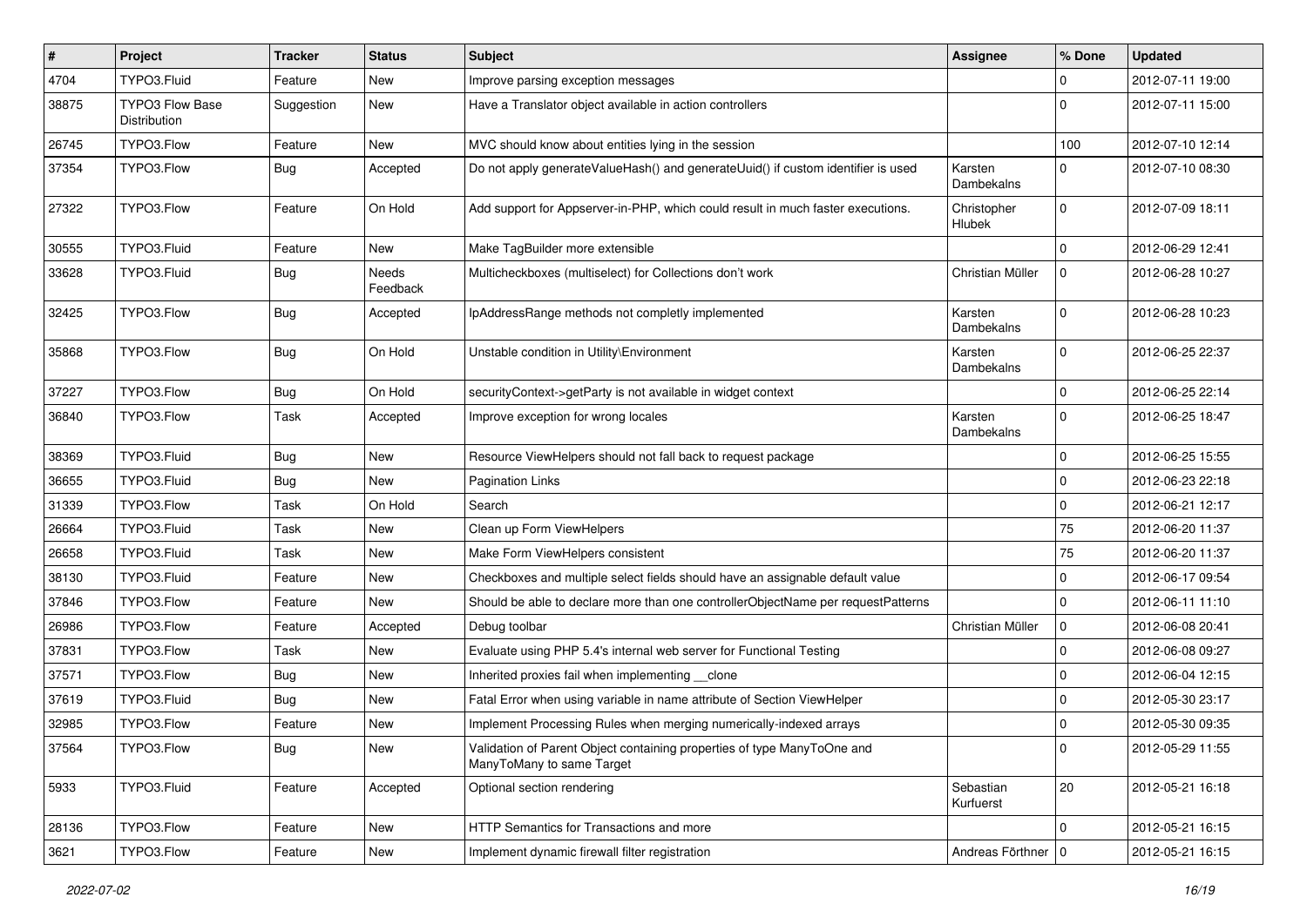| $\vert$ # | Project                                | <b>Tracker</b> | <b>Status</b>            | <b>Subject</b>                                                                                       | <b>Assignee</b>              | % Done      | <b>Updated</b>   |
|-----------|----------------------------------------|----------------|--------------------------|------------------------------------------------------------------------------------------------------|------------------------------|-------------|------------------|
| 3619      | TYPO3.Flow                             | Feature        | <b>New</b>               | Implement System Policy Support/System Security                                                      | Andreas Förthner             | 0           | 2012-05-21 16:15 |
| 37316     | TYPO3.Flow                             | Bug            | <b>New</b>               | Use findBestMatchingLocale instead of getDefaultLocale?                                              |                              | $\Omega$    | 2012-05-20 09:35 |
| 37279     | TYPO3.Flow                             | Feature        | <b>New</b>               | Request PropertyMapping                                                                              |                              | $\mathbf 0$ | 2012-05-18 16:06 |
| 37095     | TYPO3.Fluid                            | Feature        | New                      | It should be possible to set a different template on a Fluid TemplateView inside an<br>action        | Christopher<br><b>Hlubek</b> | $\Omega$    | 2012-05-11 13:54 |
| 36955     | TYPO3.Flow                             | Feature        | <b>New</b>               | Add type filter to var_dump()                                                                        |                              | $\mathbf 0$ | 2012-05-08 16:39 |
| 36804     | TYPO3.Flow                             | Bug            | <b>New</b>               | Orphaned entities within aggregates are not removed                                                  |                              | $\mathbf 0$ | 2012-05-03 11:54 |
| 36634     | TYPO3.Flow                             | <b>Bug</b>     | New                      | Reconstituted entities do not have their properties set when initializeObject() is called            |                              | $\mathbf 0$ | 2012-04-26 21:28 |
| 36633     | TYPO3.Flow                             | <b>Bug</b>     | New                      | Reconstituted entities should not have the FLOW3_Persistence_clone property set                      |                              | $\mathbf 0$ | 2012-04-26 21:24 |
| 36559     | TYPO3.Fluid                            | Feature        | New                      | New widget progress bar                                                                              |                              | $\mathbf 0$ | 2012-04-25 15:11 |
| 36510     | TYPO3.Flow                             | Feature        | New                      | <b>Firewall Redirect?</b>                                                                            |                              | $\Omega$    | 2012-04-24 12:57 |
| 36509     | TYPO3.Flow                             | Feature        | New                      | redirectToUri to an uri with acl forces a 403 because of missing csrf token.                         |                              | $\Omega$    | 2012-04-24 12:44 |
| 36508     | TYPO3.Flow                             | <b>Bug</b>     | <b>New</b>               | <b>AuthenticationProvider Request Patterns</b>                                                       |                              | $\Omega$    | 2012-04-24 12:39 |
| 36495     | TYPO3.Flow                             | <b>Bug</b>     | <b>New</b>               | HTTP Response is sent before persistence preventing Exceptions to be displayed on<br>redirect        |                              | $\Omega$    | 2012-04-24 00:28 |
| 35970     | TYPO3.Flow                             | Task           | New                      | Improve performance of Utility/Arrays::integerExplode by using array_map                             |                              | $\mathbf 0$ | 2012-04-13 15:38 |
| 35831     | TYPO3.Flow                             | Bug            | New                      | Deleting or unpublishing of a resource deletes all published symlinks<br>(Web/ Resources/Persistent) |                              | $\Omega$    | 2012-04-11 09:31 |
| 35783     | TYPO3.Flow                             | Feature        | <b>New</b>               | Lifecycle method after property mapping                                                              |                              | $\mathbf 0$ | 2012-04-08 21:01 |
| 35781     | TYPO3.Flow                             | Feature        | <b>New</b>               | Model validation                                                                                     |                              | $\Omega$    | 2012-04-08 17:06 |
| 35420     | <b>TYPO3 Flow Base</b><br>Distribution | Suggestion     | <b>New</b>               | Review use of try / catch in the Security Framework                                                  | Andreas Förthner             | $\mathbf 0$ | 2012-03-31 00:00 |
| 35083     | TYPO3.Flow                             | <b>Bug</b>     | <b>New</b>               | involving SecurityContext in Widget's __wakeup situation leads to an exception                       |                              | $\Omega$    | 2012-03-21 13:06 |
| 32869     | TYPO3.Flow                             | <b>Bug</b>     | <b>New</b>               | Security config tokenClass doesnt throw exception if not found the class                             |                              | $\Omega$    | 2012-03-19 10:53 |
| 9861      | TYPO3.Flow                             | Feature        | <b>Needs</b><br>Feedback | Leave logging up and running as long as possible                                                     |                              | $\Omega$    | 2012-03-15 10:53 |
| 27721     | TYPO3.Flow                             | Bug            | Needs<br>Feedback        | Permissions of uploaded resources not correct                                                        | Karsten<br>Dambekalns        | $\Omega$    | 2012-03-15 10:37 |
| 29258     | TYPO3.Flow                             | Feature        | Needs<br>Feedback        | Provide a way to override classes by environment                                                     |                              | $\Omega$    | 2012-03-14 19:29 |
| 31484     | TYPO3.Flow                             | Feature        | Needs<br>Feedback        | possibility to modify inner workings of proxy class builder                                          |                              | $\Omega$    | 2012-03-14 18:10 |
| 28319     | TYPO3.Flow                             | <b>Bug</b>     | Needs<br>Feedback        | Access denied will be logged at the wrong location in nested calls                                   |                              | $\Omega$    | 2012-03-14 14:52 |
| 28074     | TYPO3.Flow                             | Feature        | <b>Needs</b><br>Feedback | Provide a shell script that installs Phoenix or FLOW3 from git                                       | Markus Bucher                | $\Omega$    | 2012-03-14 14:49 |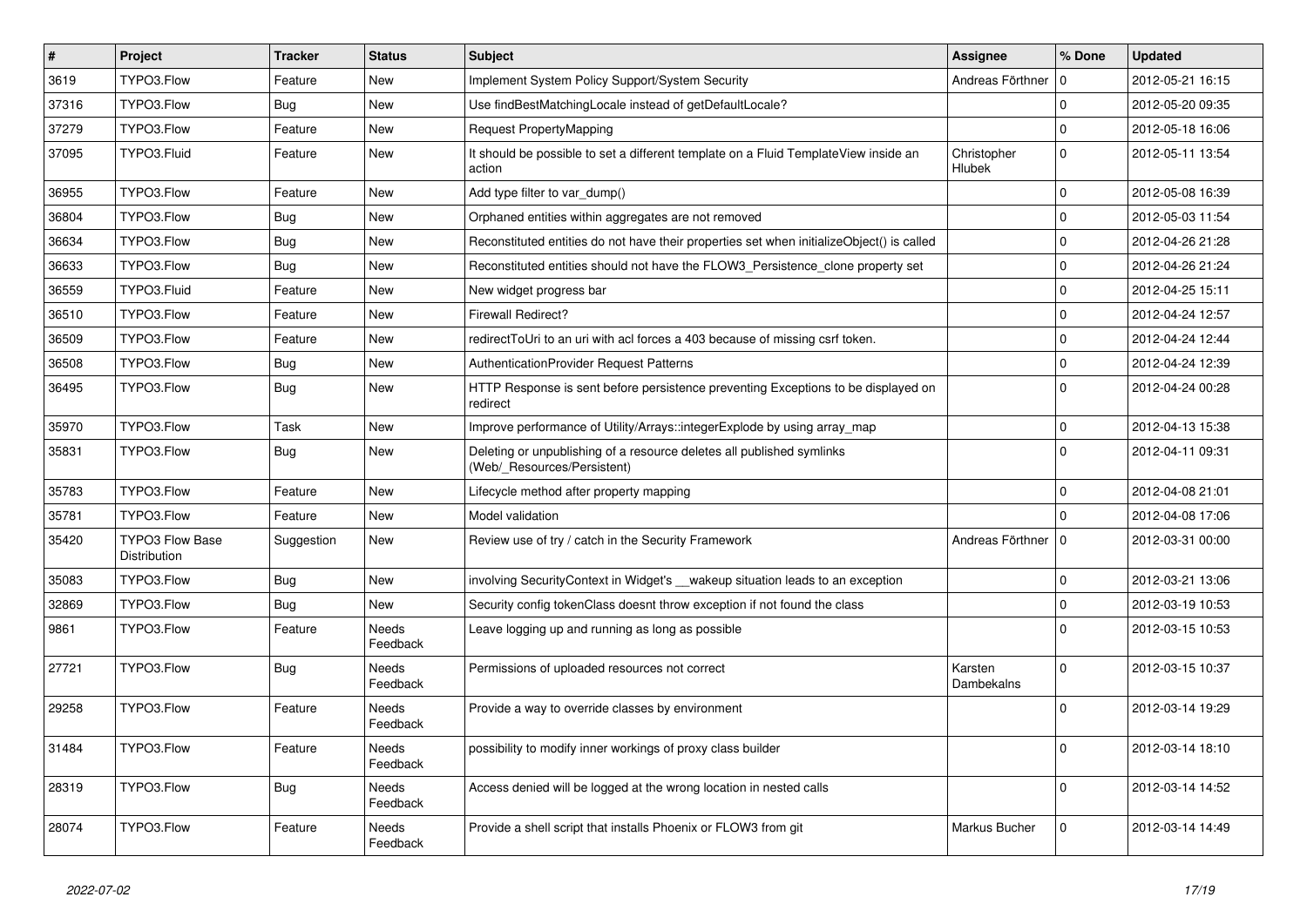| #     | Project                                | <b>Tracker</b> | <b>Status</b>            | <b>Subject</b>                                                                     | Assignee              | % Done      | <b>Updated</b>   |
|-------|----------------------------------------|----------------|--------------------------|------------------------------------------------------------------------------------|-----------------------|-------------|------------------|
| 27379 | TYPO3.Flow                             | <b>Bug</b>     | Needs<br>Feedback        | add check to clear the database at tearDown in testing                             |                       |             | 2012-03-14 14:41 |
| 11039 | TYPO3.Flow                             | Bug            | Needs<br>Feedback        | Static object container injects properties to result of factory object             |                       | $\Omega$    | 2012-03-14 13:41 |
| 34816 | TYPO3.Flow                             | Feature        | New                      | Long text encryption                                                               |                       | $\mathbf 0$ | 2012-03-14 08:33 |
| 27607 | TYPO3.Fluid                            | Bug            | New                      | Make Fluid comparisons work when first element is STRING, second is NULL.          |                       | $\mathbf 0$ | 2012-03-12 19:18 |
| 8989  | TYPO3.Fluid                            | Feature        | <b>Needs</b><br>Feedback | Search path for fluid template files                                               |                       | $\Omega$    | 2012-03-12 18:10 |
| 33024 | TYPO3.Flow                             | <b>Bug</b>     | Accepted                 | Exception when validating a float in a Model with the Number validator             | Karsten<br>Dambekalns | $\Omega$    | 2012-03-07 22:08 |
| 33049 | TYPO3.Flow                             | Feature        | New                      | Allow configuration of context without environment variable (needed for IIS)       |                       | $\mathbf 0$ | 2012-03-07 20:51 |
| 34309 | TYPO3.Fluid                            | Task           | New                      | Unknown ViewHelpers cause exception - should be handled more graceful              |                       | $\mathbf 0$ | 2012-03-07 18:40 |
| 33078 | TYPO3.Flow                             | <b>Bug</b>     | New                      | No Redirect to Login                                                               |                       | $\Omega$    | 2012-03-07 17:45 |
| 32574 | TYPO3.Flow                             | <b>Bug</b>     | Accepted                 | FLOW3 enters fork bombs when using cgi-fcgi vs cli                                 | Karsten<br>Dambekalns | $\Omega$    | 2012-03-07 17:21 |
| 8491  | TYPO3.Fluid                            | Task           | Needs<br>Feedback        | link.action and uri.action differ in absolute argument                             | Karsten<br>Dambekalns | $\Omega$    | 2012-03-07 17:05 |
| 33308 | <b>TYPO3 Flow Base</b><br>Distribution | Task           | New                      | General date and time handling rules                                               |                       | $\Omega$    | 2012-03-06 16:05 |
| 34404 | TYPO3.Flow                             | <b>Bug</b>     | New                      | JsonView transformObject does not respect _descendAll configuration                |                       | $\mathbf 0$ | 2012-02-29 01:12 |
| 34133 | TYPO3.Flow                             | Feature        | New                      | RFC: Handle Semicolons in Path part of URIs as Scoped Path Parameters              |                       | 0           | 2012-02-21 15:17 |
| 33710 | TYPO3.Flow                             | Feature        | New                      | Configuration based on Domain                                                      |                       | $\mathbf 0$ | 2012-02-06 16:08 |
| 32873 | TYPO3.Flow                             | Bug            | Accepted                 | Value changes for logged in account are not persisted due to session serialization | Karsten<br>Dambekalns | $\Omega$    | 2012-02-01 12:43 |
| 32035 | TYPO3.Fluid                            | Task           | New                      | Improve fluid error messages                                                       |                       | $\Omega$    | 2012-01-27 15:59 |
| 33465 | TYPO3.Flow                             | Bug            | New                      | Some vital commands to recover the system fail when recovery is needed             |                       | $\mathbf 0$ | 2012-01-26 15:51 |
| 33293 | TYPO3.Flow                             | <b>Bug</b>     | New                      | Injection to private variable results in injection of the the wrong class          |                       | $\mathbf 0$ | 2012-01-18 16:41 |
| 33018 | TYPO3.Flow                             | Feature        | New                      | Translator should support override of labels from other packages                   |                       | $\mathbf 0$ | 2012-01-06 13:05 |
| 9313  | TYPO3.Flow                             | Feature        | New                      | Support for currencies                                                             |                       | $\Omega$    | 2011-12-15 17:44 |
| 8464  | TYPO3.Flow                             | Feature        | New                      | Write settings using the ConfigurationManager                                      |                       | $\mathbf 0$ | 2011-12-15 17:06 |
| 32294 | TYPO3.Flow                             | Feature        | New                      | Lazy initialization of loggers                                                     |                       |             | 2011-12-05 10:29 |
| 32105 | TYPO3.Flow                             | <b>Bug</b>     | New                      | Ignore Validation ignored if ACL is set for this controller action                 |                       | $\mathbf 0$ | 2011-11-26 11:22 |
| 31955 | TYPO3.Fluid                            | Feature        | New                      | f:uri.widget                                                                       |                       | $\mathbf 0$ | 2011-11-22 12:27 |
| 6712  | TYPO3.Flow                             | Feature        | Accepted                 | Implement mixin support                                                            | Robert Lemke          | 0           | 2011-11-08 00:18 |
| 31210 | TYPO3.Flow                             | Bug            | New                      | constructor of proxy class not compatible with interfaces defening a constructor   |                       | 0           | 2011-11-07 22:02 |
| 31262 | TYPO3.Flow                             | Feature        | New                      | Named arguments in Objects.yaml for constructor arguments                          |                       | $\pmb{0}$   | 2011-10-25 10:26 |